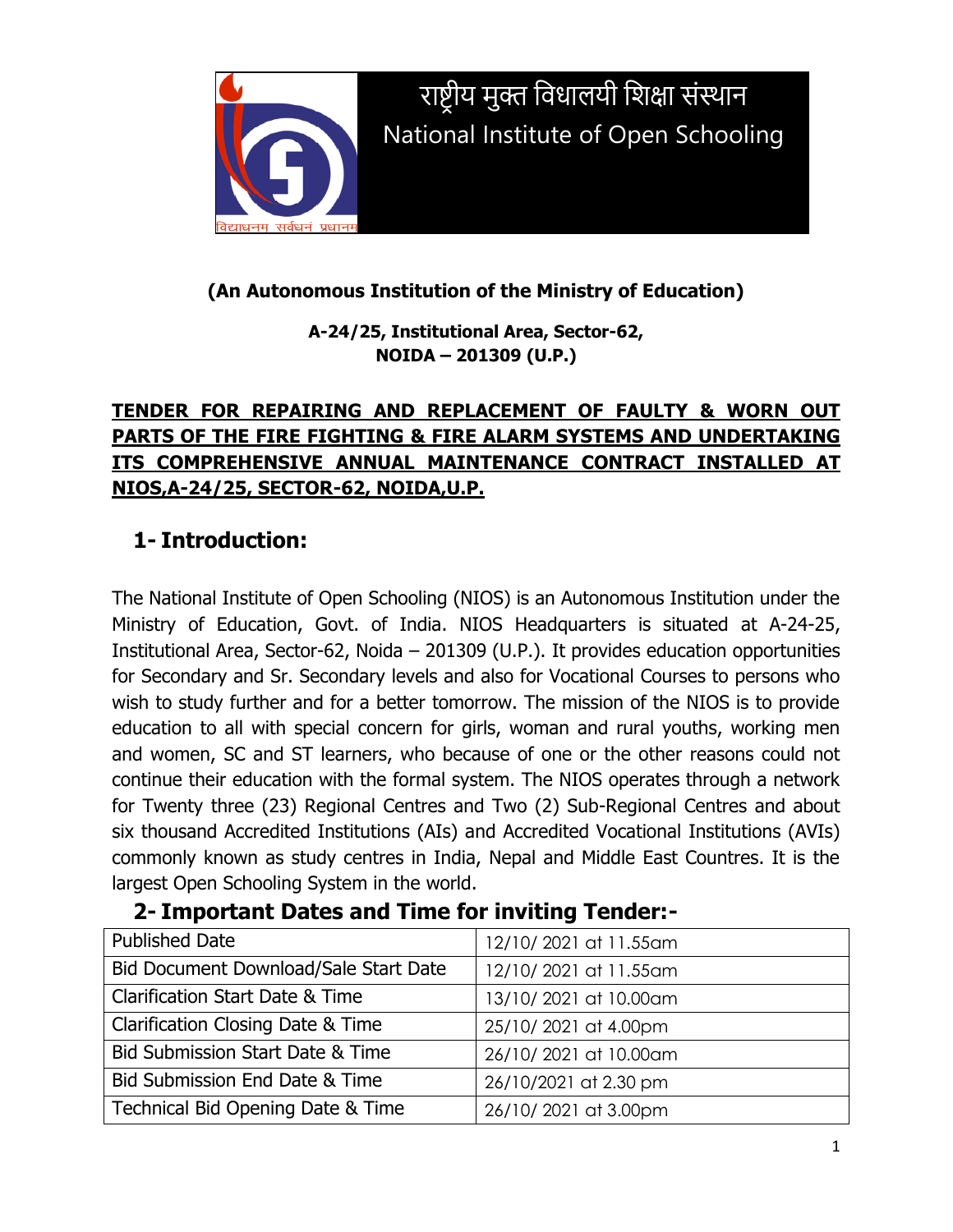| <b>Duration of Contract</b>                 | The period of contract shall be initially for                               |  |  |
|---------------------------------------------|-----------------------------------------------------------------------------|--|--|
|                                             |                                                                             |  |  |
|                                             | a period of one year which will be                                          |  |  |
|                                             | extendable on year to year basis subject to                                 |  |  |
|                                             | satisfactory performance for the services                                   |  |  |
|                                             | provided by the Agency/Firm.                                                |  |  |
|                                             | Tentative date & time for opening of Date will be intimated through email / |  |  |
| Financial Bid of eligible tenderers         | speed post of telephone message.                                            |  |  |
| Validity of Bid from the date of opening of | 90 days                                                                     |  |  |
| <b>Technical Bid</b>                        |                                                                             |  |  |

## **General Instructions:**

Sealed Quotation are invited by the Secretary, NIOS for **REPAIRING AND REPLACEMENT OF FAULTY & WORN OUT PARTS OF THE FIRE FIGHTING & FIRE ALARM SYSTEMS AND UNDERTAKING ITS COMPREHENSIVE ANNUAL MAINTENANCE CONTRACT INSTALLED AT NIOS,A-24/25, SECTOR-62, NOIDA,U.P.** The interested firms/agencies may download the tender document from the NIOS website i.e. [www.nios.ac.in](http://www.nios.ac.in/) as well as from CPP portal i.e. [eprocure@gov.in](mailto:eprocure@gov.in) on the date & time given above.

The Sealed Tender superscribed as " **REPAIRING AND REPLACEMENT OF FAULTY & WORN OUT PARTS OF THE FIRE FIGHTING & FIRE ALARM SYSTEMS AND UNDERTAKING ITS COMPREHENSIVE ANNUAL MAINTENANCE CONTRACT INSTALLED AT NIOS,A-24/25, SECTOR-62, NOIDA,U.P** " along with a Bank Draft of a lumpsum amount of Rs. 30,000/- (Rupees Thirty Thousands Only) drawn in favour of the Secretary, NIOS payable at NOIDA towards Earnest Money Deposit Should be addressed to the Secretary, NIOS, A-24/25, Sector-62, NOIDA – 201309 (U.P.) and submitted in the sealed tender box kept at the room 204, A-24/25, Sector-62, NOIDA on the date & time specified above. The tenders received shall be opened on the same day at --------- by the duly constituted Committee at the NIOS, HQ at A-24-25, Sector-62, NOIDA, (U.P.) in the presence of the interested parties. The tender without EMD shall be deemed as rejected automatically.

The firms must submit their bids in two separate envelopes. The first envelope should contain Technical Bids and the second envelope should contain Financial Bids. It must be noted that at first, only the technical bids will be opened. After the evaluation of the technical bids, the financial bids will be opened only in respect of the eligible Firms. The ineligible Firms shall be summarily rejected in the evaluation process and their financial tenders will remain unopened. Interested parties are requested to quote their competitive lowest rates for each item in the prescribed financial tender proforma appended at Annexure – II.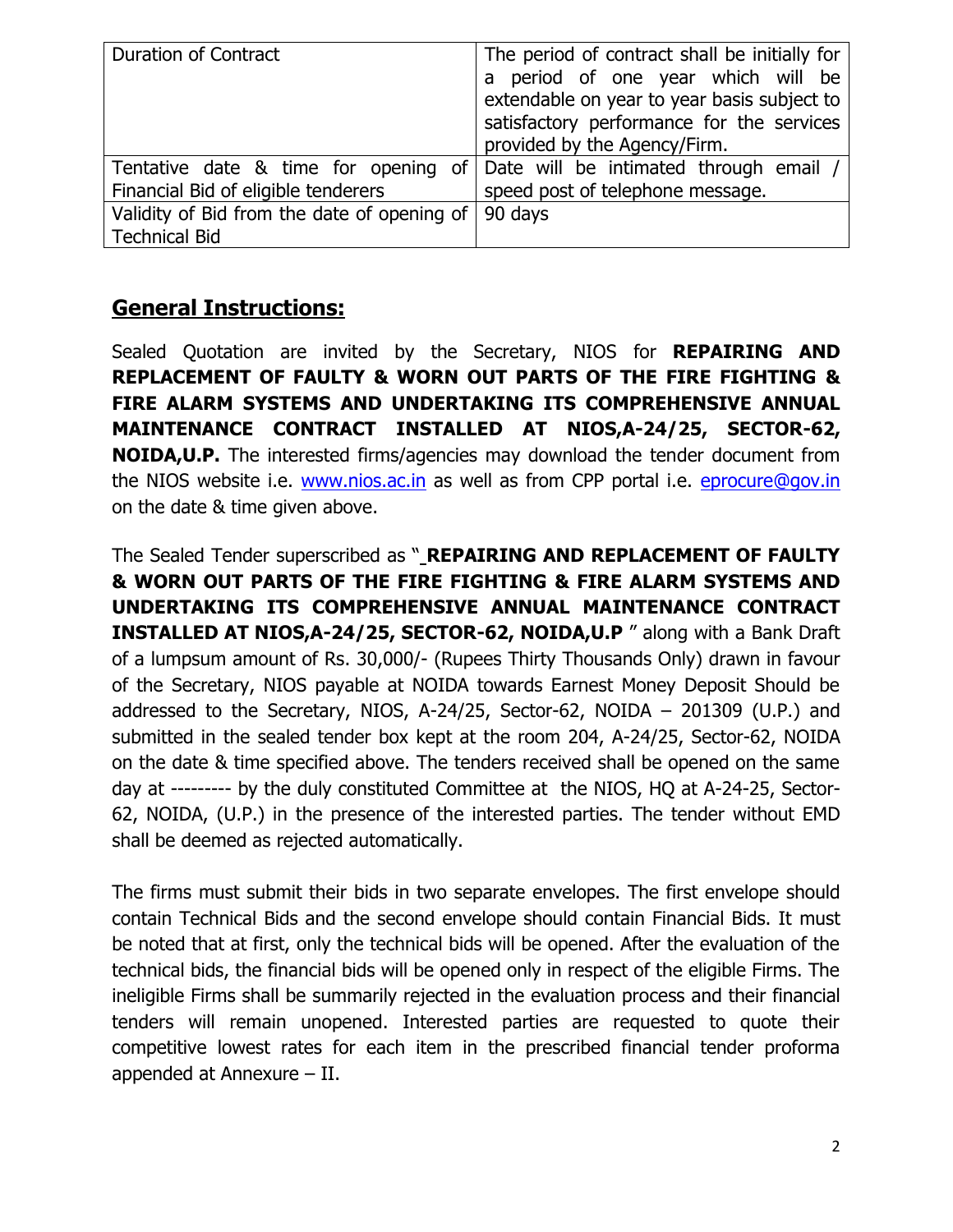## **3- Eligibility Criteria:**

- a) The Firm should have minimum five (5) years experience in the field of Servicing and Maintenance of Firefighting & Fire alarm equipments The bidder must submit a self-attested copy (copies) of Recent work order (s) (details filled with attached format Annexure-V) of which the work (s) has (have) been completed within last five years to the one of issue of the company, as a proof of similar work done in a PSU, Central /State Government Organization or subsidiary / joint venture / Regulated company thereof, or a reputed private company etc. The work should be: i) One similar completed works costing not less than Rs. 10 lakhs "OR" ii) Two similar completed works costing not less than Rs.5 lakhs.
- b) The Firm should have a minimum Annual turnover of about Rs.20 lakhs (Rupees Fifteen Lakhs only) per year **OR** total Rs. 50 lakhs (Rupees Fifty Lakhs only) during last three years i.e. 2018-19, 2019-20 & 2020-21. A proof of balance sheet or the certificate from the Chartered Accountant must be enclosed along with the technical bid of the tender.
- c) The firm should have authorization from the manufacturer of Firefighting/Fire Alarm system
- d) The bidders should have office in Delhi or NCR.
- e) The bidders should have necessary qualification and experience in providing firefighting services and should have capacity to engage / employ qualified firemen, and competent manpower and tools to take up the work.
- f) Copy of GST Registration.
- g) Copy of PAN No. /TAN No.
- h) The Contractor should have valid Good and Service Tax Registration, Registration with Labour Department, PF and ESI Registration.
- i) The Contractor should be sole Proprietor concern/ Partnership firm or a company wherever applicable.
- j) The contractor need to have worked or have been working at least one job of following magnitude in the last five years in Fire fighting and Fire Alarm system's Annual Maintenance and repair work of similar nature.

#### **The tenders of those Bidders who do not fulfill above eligibility criteria are liable for rejection.**

## **4- Terms and Conditions:**

a) The Bidder should submit Technical Bid & financial Bid in separate sealed Envelopes super scribing "Technical Bid" and "Financial Bid" as the case may be as mentioned in the Tender Notice. The both the envelopes put in another envelope and sealed superscribed as " **REPAIRING AND REPLACEMENT OF FAULTY & WORN OUT PARTS OF THE FIRE FIGHTING & FIRE ALARM SYSTEMS AND UNDERTAKING ITS COMPREHENSIVE ANNUAL**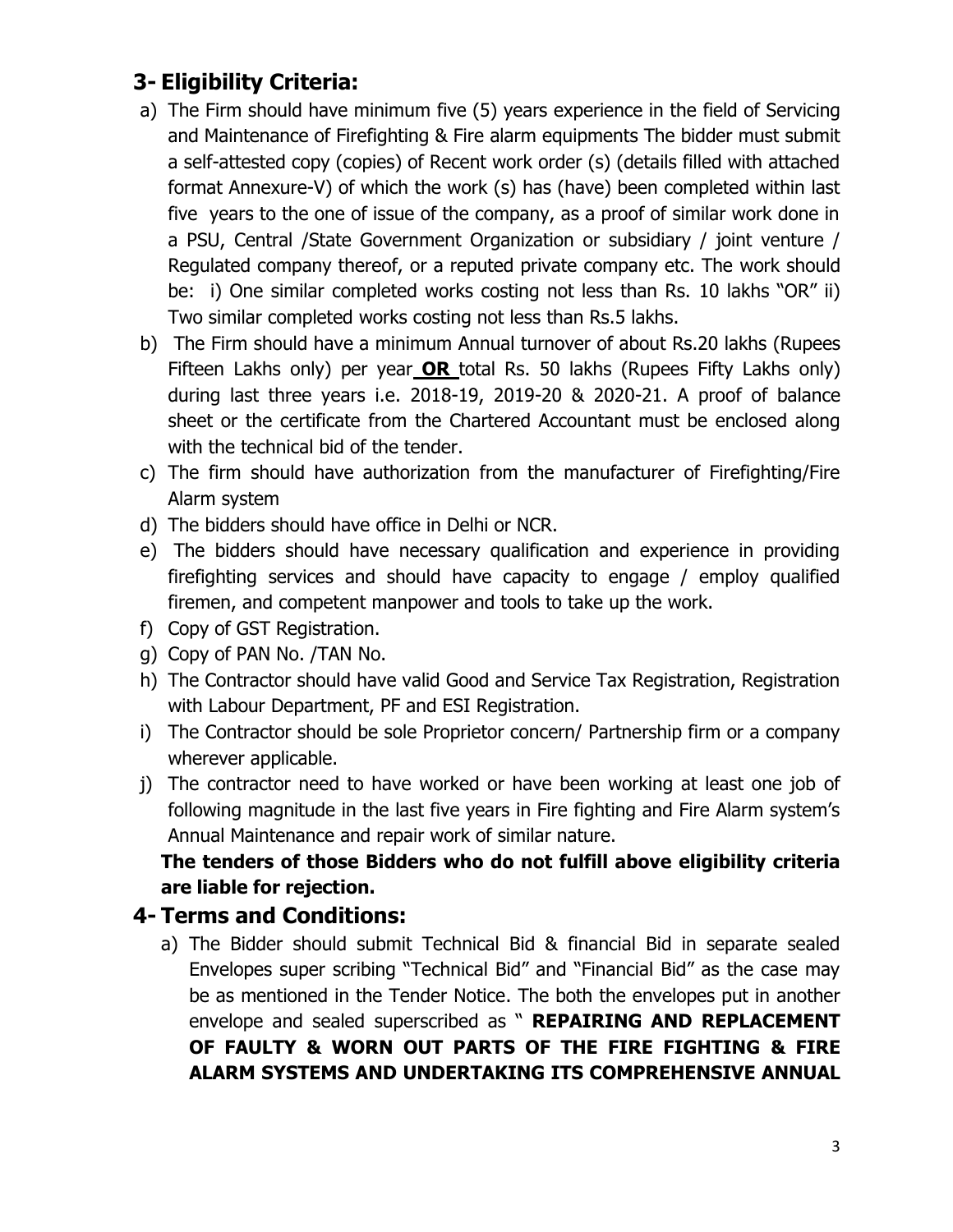**MAINTENANCE CONTRACT INSTALLED AT NIOS"** and submit in the above said address on specified date and time.

- b) **THE WORK OF REPAIRING AND REPLACEMENT OF FAULTY & WORN OUT PARTS OF THE FIRE FIGHTING & FIRE ALARM SYSTEMS SHALL BE AWARDED ON THE BASIS OF LOWEST (L1) RATES IN TOTAL FOR THE EXECUTION OF SCOPE OF WORK MENTIONED AT CLAUSE :7(A).**
- c) **The Comprehensive AMC shall be started only after the satisfactory completion of rectification work of Fire Fighting & Fire Alarm System and complete liaison work for obtaining the NOC from the NOIDA Fire Service Department.**
- d) The bidder must visit/examine the site and its surrounding on any working day by prior appointment with the Section Officer (Maintenance) for proper assessment of prospective assignment (scope of works) before submitting their offer. No claims later on shall be entertained.
- e) The successful Bidder whose tender is accepted shall, within 7 days from issuing / receiving the Letter of Acceptance, be required to pay Security Deposit an amount equal to 10% of the accepted bid and execute the Contract Agreement with NIOS as per the General Conditions / Special conditions enumerated in the tender documents, on a Non Judicial Stamp Paper of Rs. 100/- (Rupees One Hundred only). If he fails to pay Security or to execute the contract agreement within the stipulated time, the EMD shall stand forfeited, without prejudice to NIOS's right to rescind the contract and other rights and remedies warranted by the law.
- f) After receipt of Security Deposit or Performance Bank Guarantee from the successful Bidder, EMD will be refunded to all bidders within fortnight.
- g) Bidder should ensure that the documents are attached with Technical Bid as per Check list and all pages of Tender and documents are signed and stamped.
- h) Bidder/s shall keep his / their offer valid for a period of at least 3 months (90 days) from the date of opening of the Financial Bid/Price Bid. If any Bidder withdraws or amends impairs or derogates from the tender in any respect within the period of validity of his offer, the EMD is liable to be forfeited.
- i) NIOS may at any time after opening of the tender depute a team of its' officials to the site / work place / office of the Bidder to get the credentials of the information furnished by the Bidder verified by collecting the spot information as to the status, workmanship & quality of the services rendered by them. If any information furnished by the Bidder is found to be incorrect, the tender of such Bidder shall be liable for rejection.
- j) The Bidder must obtain for himself on his own responsibility and at his own expenses all the information which may be necessary for the purpose of tendering and for entering into a contract and must inspect the site of work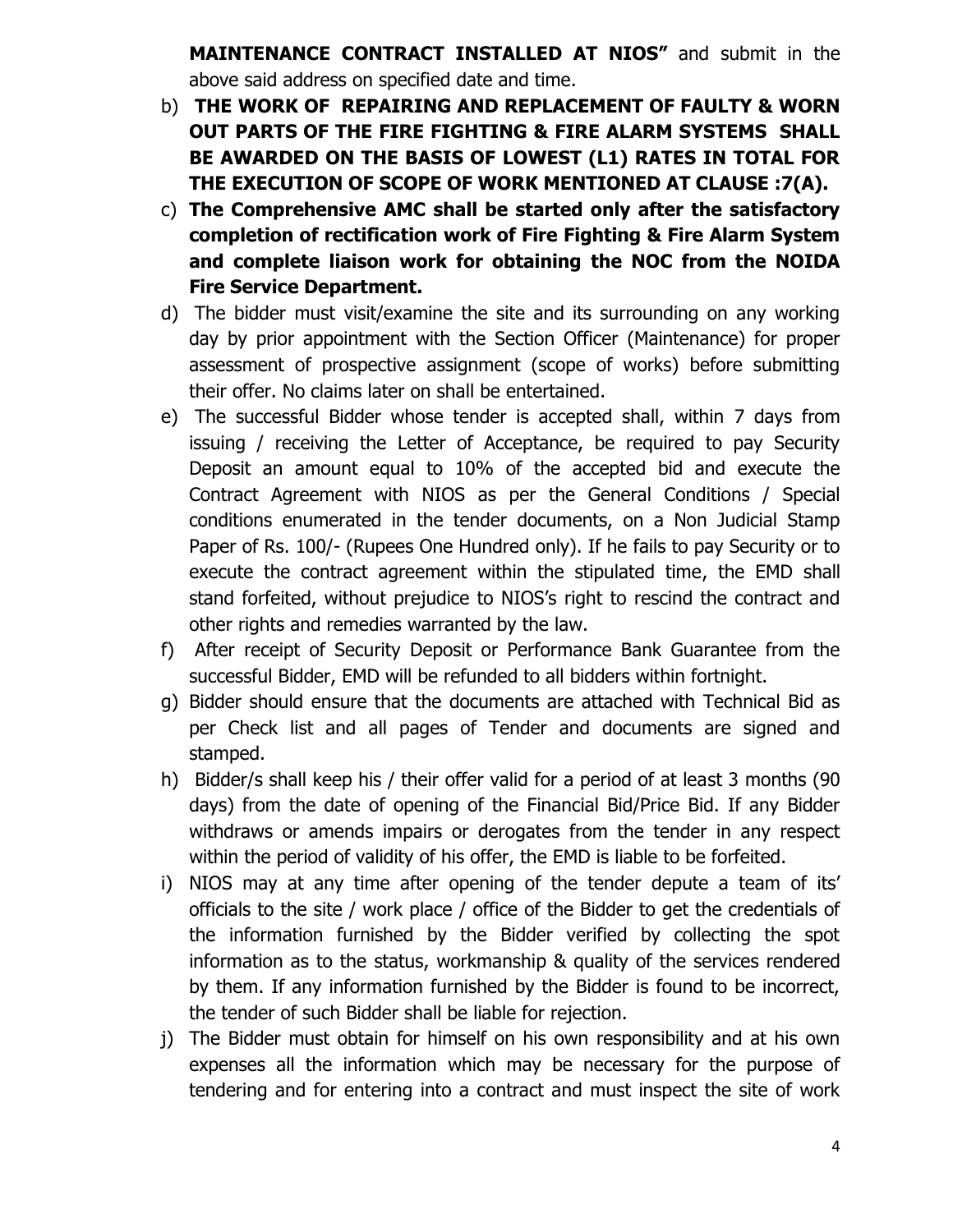and acquaint himself with all local conditions means of access to the work, nature of work and all matters appertaining thereto.

- k) Immediately, on receipt of intimation from the NIOS about the acceptance of tender, the successful Bidder will execute the work as per the instructions of Building and Maintenance Section, NIOS and the written acceptance of the tender will constitute a binding contract between the NIOS and the Bidder. It will be the responsibility of the Bidder to thoroughly examine the site in all respects.
- l) It shall be the responsibility of the Bidder to meet transportation, food, medical and any other requirements in respect of the workers engaged by it (Bidder) at NIOS and the NIOS shall have no liabilities in this regard.
- m) The NIOS will not be responsible for any damages, losses, theft, claims, financial or other injury to any workers deployed by service providing Bidder in the course of their performing the functions / duties, or for payment towards any compensation.

#### **5. STATUTORY COMPLIANCE BY THE BIDDER:**

- a) The firm shall ensure to provide all statutory requirements like Minimum wages, ESI, EPF & Bonus etc. to the workmen to be engaged for the execution of the Contract. In addition, they have to provide essential amenities like drinking water, first aid facility etc. to their employees as per Contract Labour Act 1970.
- b) The Bidder shall not deploy any person below the age of 20 years.
- c) The Agency shall be the employer of all the staff recruited and appointed by it for deployment at the NIOS premises. The NIOS shall not be responsible for loss of job to any employee(s) of the Agency in case of expiry/termination of the contract.
- d) The bidder should comply with the requirements of latest labour laws & Minimum Wages.
- e) Insurance:- The bidders shall keep the employees, its servants or agents indemnified against the employer, its servants or agents by any of contractor's employees or any other third party in connection with or arising out of the performance of the services under the agreement. The Contractor is also required to obtain the third party insurance for each incident/accident as follows.
	- a) Personal injury: 3.00 lakhs
	- b) Property Damage: 3.00 lakhs

Besides covering all employees of contractor under ESIC Scheme, the contractor shall also require to obtain a workman compensation policy for an amount atleast 2lakhs per employee and covering all the staff during the contract period deployed at site. If contractor fails to comply with the above provisions, NIOS reserves its right to deduct suitable amount from the contractor's payment and pay the insurance company.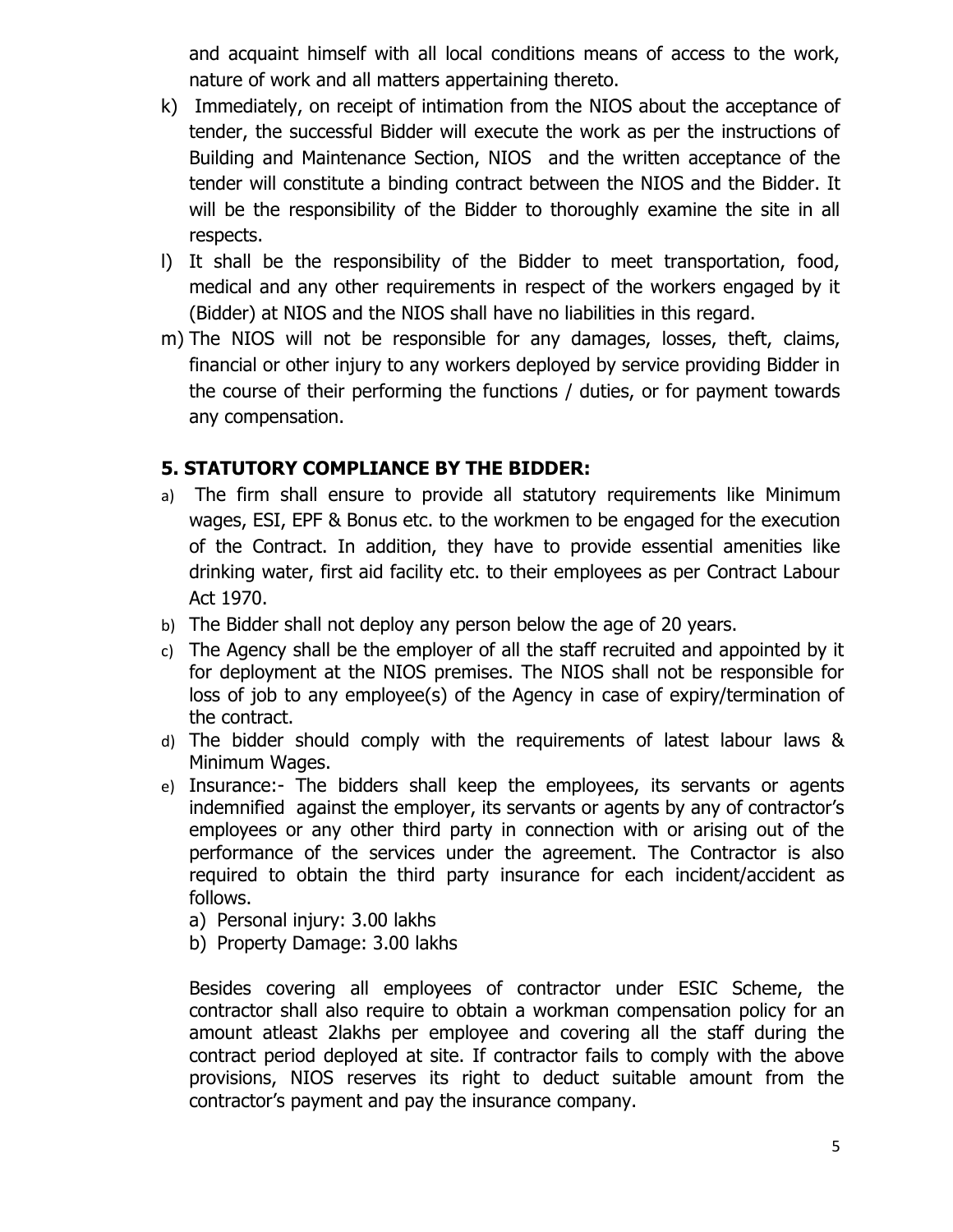## **6. DUTIES AND RESPONSIBLITIES OF THE BIDDER**:

- a) The Bidder shall carry out all work with utmost care, giving due consideration to safety which shall not be compromised under any circumstance. It will be responsibility of the Bidder to promote an electrically safe workplace free from unauthorized exposure to electrical hazards for all its employees and outsourced personnel so as to prevent accidents to themselves, the public (community) and NIOS's property.
- b) The Bidder shall be responsible for taking good care of all specialized equipment, tools and tackles used for its works. It should bring to the notice of NIOS the works that are required to be undertaken in time. In case any damage is caused to the equipment due to negligence of any of the employees of the Bidder, Bidder undertakes to indemnify NIOS for such damages. The amount of damages quantified at discretion of the Secretary, NIOS shall be final & binding on the Bidder. NIOS shall be at liberty to deduct such amount of damages from any dues payable to the Bidder.
- c) The Bidder shall not assign the contract or sublet any portion of the contract. In case of breach of this condition, NIOS will serve a notice in writing on the Bidder rescinding the contract where upon the security deposit/performance bank guarantee shall stand forfeited to NIOS without prejudice to other remedies against the Bidder.
- d) The Bidder itself must be a qualified Fireman and should have a minimum 5years working experience in handling of such jobs.
- e) The employees deployed by the successful Bidder should observe the discipline and should see that the decency and decorum are maintained within the course of their employment.
- f) The Bidder should furnish the quarterly/ yearly maintenance schedule in consultation with Fire Officer.
- g) All personnel employed by the Bidder shall be medically fit and having good health.

#### **7. SCOPE OF THE WORK:**

#### **The scopes of the contract have three parts:-**

- 1) The replacement/ repairing of defective parts in existing fire fighting & fire alarm systems installed at the NIOS building and premises.
- 2) The AMC of the fire fighting & fire alarm systems installed at the NIOS building and premises after rectification.
- 3) Obtaining & providing of NOC from the NOIDA Fire Service after complete testing of the system.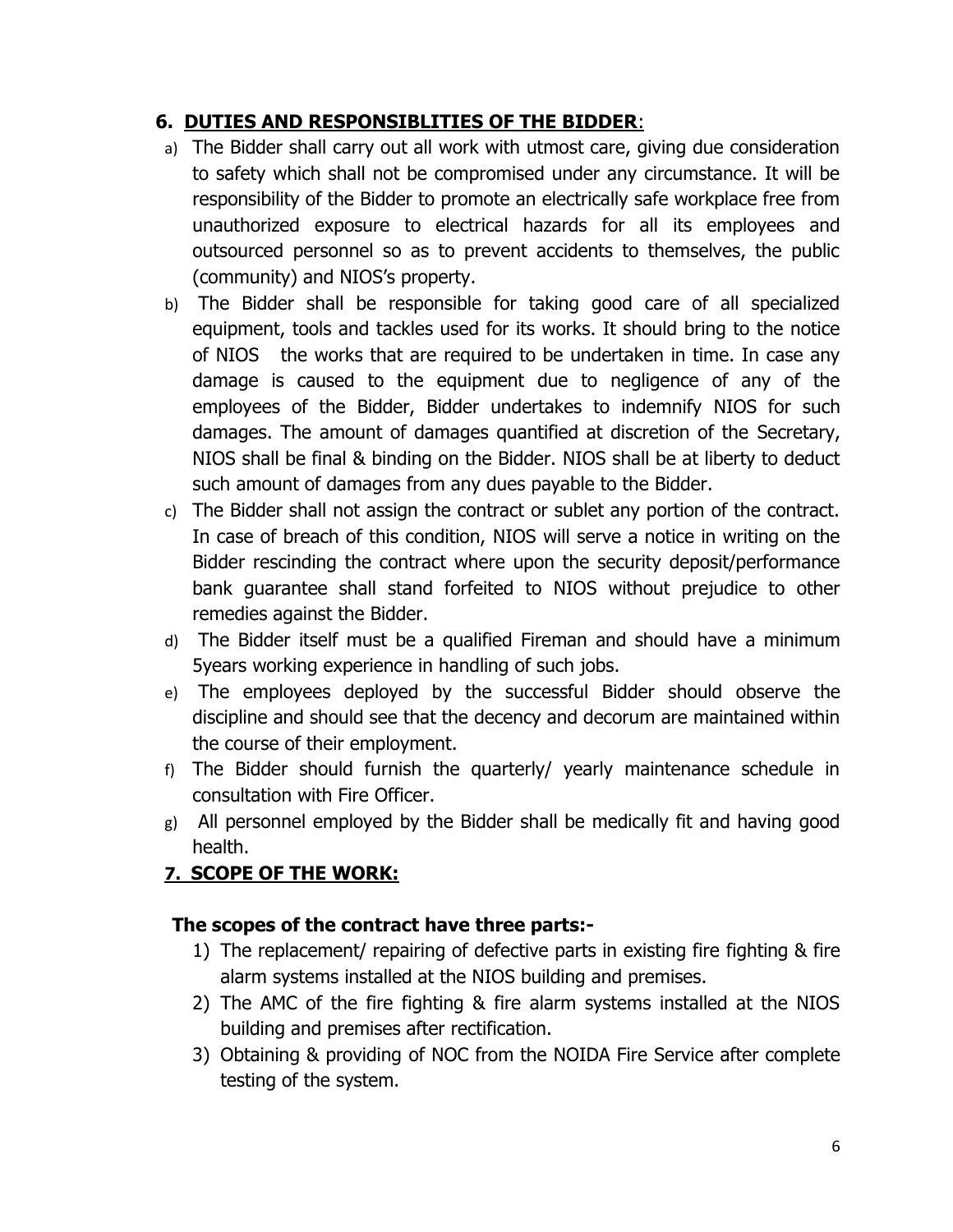## **A) Scope of the rectification of existing fire fighting & fire alarm systems installed at the NIOS building and premises.**

### **Fire Fighting System**

- a) Servicing and repairing of Jockey pump set including replacement of main shaft, bearing, making of bearing sheet, gland dori, seal, impeller complete as required including testing.
- b) Servicing and repairing of 2200 LPM fire pump including replacement of Bush, pressure plate, coupling nut bolt, rubber bush and repairing of gun Metal Impeller and making of key complete as required including testing.
- c) Supply and fixing single headed internal hydrant valve with instantaneous Gunmetal/Stainless Steel coupling of 63 mm dia with cast iron wheel ISI marked conforming to IS 5290 (Type -A) with blank Gunmetal/Stainless Steel cap and chain as required. ( Single headed Stainless steel)
- d) Servicing of Fire Pump D.G. Set, repairing & rewinding of alternator including dismantling, supplying and replacement of worn out parts, reassembling, connection, testing etc. complete as required.
- e) Servicing of existing hose reel drums after dismantling and cleaning, greasing etc to smooth movement and rotation and re-fixing the same at existing point etc as required.
- f) Providing, laying, testing & commissioning of 'C' class heavy duty different diameter MS pipe conforming to IS 3589/IS 1239 including Welding, fittings like elbows, tees, flanges, tapers, nuts bolts, gaskets etc. and fixing the pipe on the wall/ceiling with suitable clamp/support frame and painting with two or more coats of synthetic enamel paint of required shade complete as required.
- g) Supply, fixing, testing and commissioning of butterfly valve of PN 1.6 rating with different diameter bronze/gunmetal seat duly ISI marked complete with nuts, bolts, washers, gaskets conforming to IS 13095 of following sizes as required
- h) Supply & fixing 63 mm dia gun metal short branch pipe with 20 mm nominal internal diameter size nozzle conforming to IS 903 suitable for instantaneous connection to interconnect hose pipe coupling as required Material –Stainless steel
- i) Supply and fixing 63 mm dia, 15 m long RRL hose pipe with 63 mm dia male and female couplings duly bound with GI wire, rivets etc. conforming to IS 636 (type-A) as required.RRL Hose with male female stainless steel coupling (Stainless Steel Grade:304)
- j) Painting of existing different diameter MS pipe line with two or more coats of signal red enamel paint to achieve even and smooth finish etc. complete as required.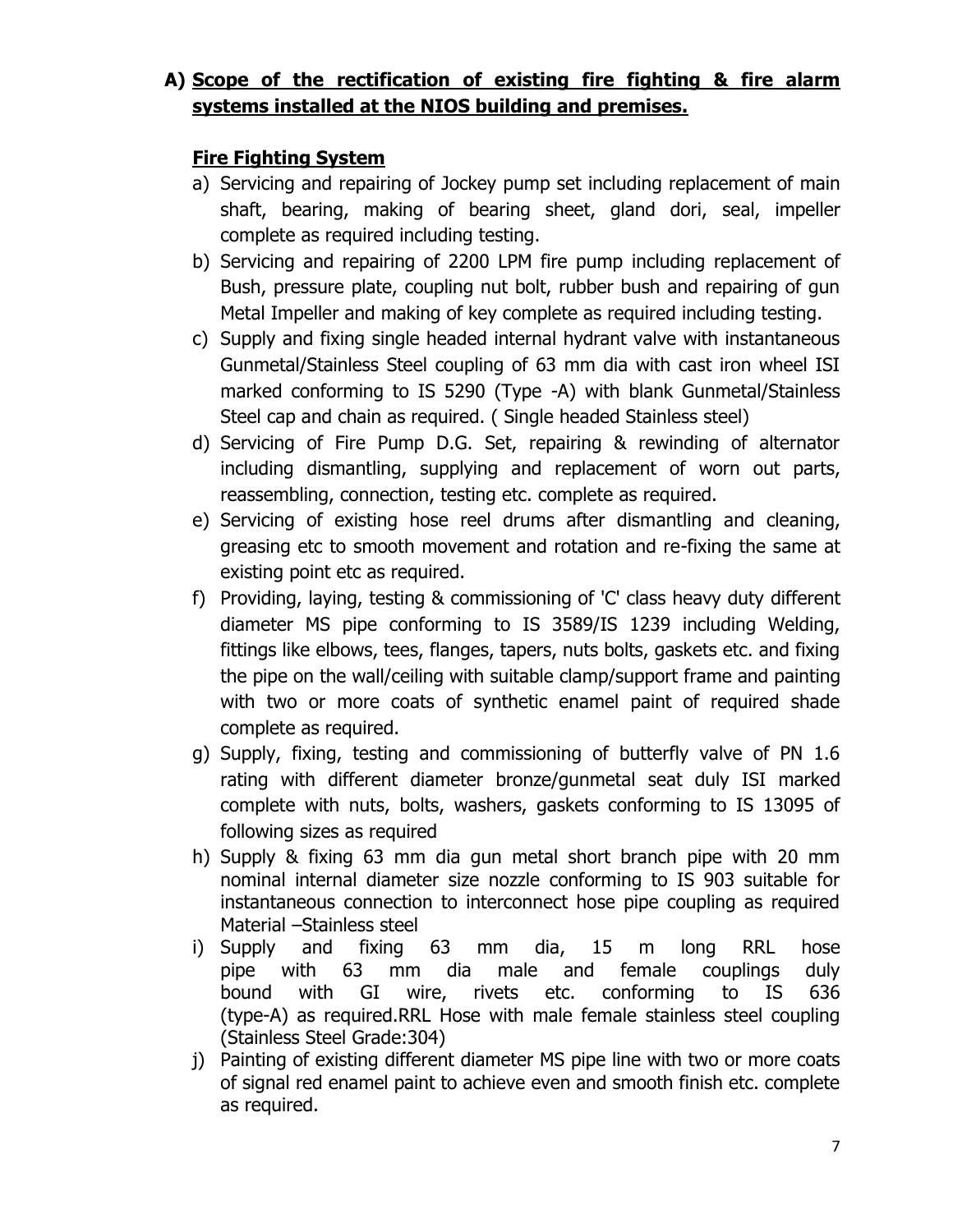- k) Supply and replacement 30 mtr long 20mm dia hose pipe, in place of exiting faulty hose pipe with suitable MS clamp at both ends etc complete as required.
- l) Providing & fixing of pressure switch in M.S. pipe line including connection etc. as required
- m) Supply & installation dial type (100 mm) Pressure gauge with isolation valve suitable for working pressure of 250 PSI.
- n) Providing, fixing, testing & commissioning of 15mm dia quartzoid bulb type sprinklers of rating 68 degree centigrade with required accessories(including deduction of cost of replaced item) a) Pendent Sprinkle
- o) Supply and Installation lead acid battery of 150ah 12volt for Generator

#### **Fire Alarm system**

a) Supply, installation, testing and commissioning of 32 Zone microprocessor based automatic conventional master fire alarm control panel floor /wall mounted type fabricated out of CRCA Sheet, dust and vermin proof, powder coated, complete in all respect suitable for operation 220 V AC 50 Hz, power supply and battery charger, highly descriptive 2x16 character LCD Display, 100events, Zone wise customize locations, programmable relay mode, pre-alarm, one men test (walk test facility), shall have the facility to interface with PA system, with Power Supply & Battery Charger with 2 nos 12 Volt 12 AH Maintenance free batteries. The Panel consists of:-

•P.A. Monitor Panel

- •16 Way PA Selector & All call Facility
- 250 Watt amplifier with microphone
- b) Supply, installation, testing & commissioning sector panel suitable for following zones, complete with visual indications for short circuit fault, open circuit fault, fire condition and all other standard facilities as per IS:2189 complete with all connections, interconnections as required. Zone: 4
- c) Supply, installation, testing & commissioning of manual call boxes of MS construction in surface/recess with stainless steel chain & hammer assembly complete with glass and push button etc. as required
- d) Supply, installation, testing & commissioning fire alarm sounder with facility to make announcement, mounted in M.S. box with hinged cover plate & suitable for operation with amplifier including line matching transformer etc. complete as required.
- e) Response indicator on surface/recessed having two LED's metallic covers complete with all connections etc.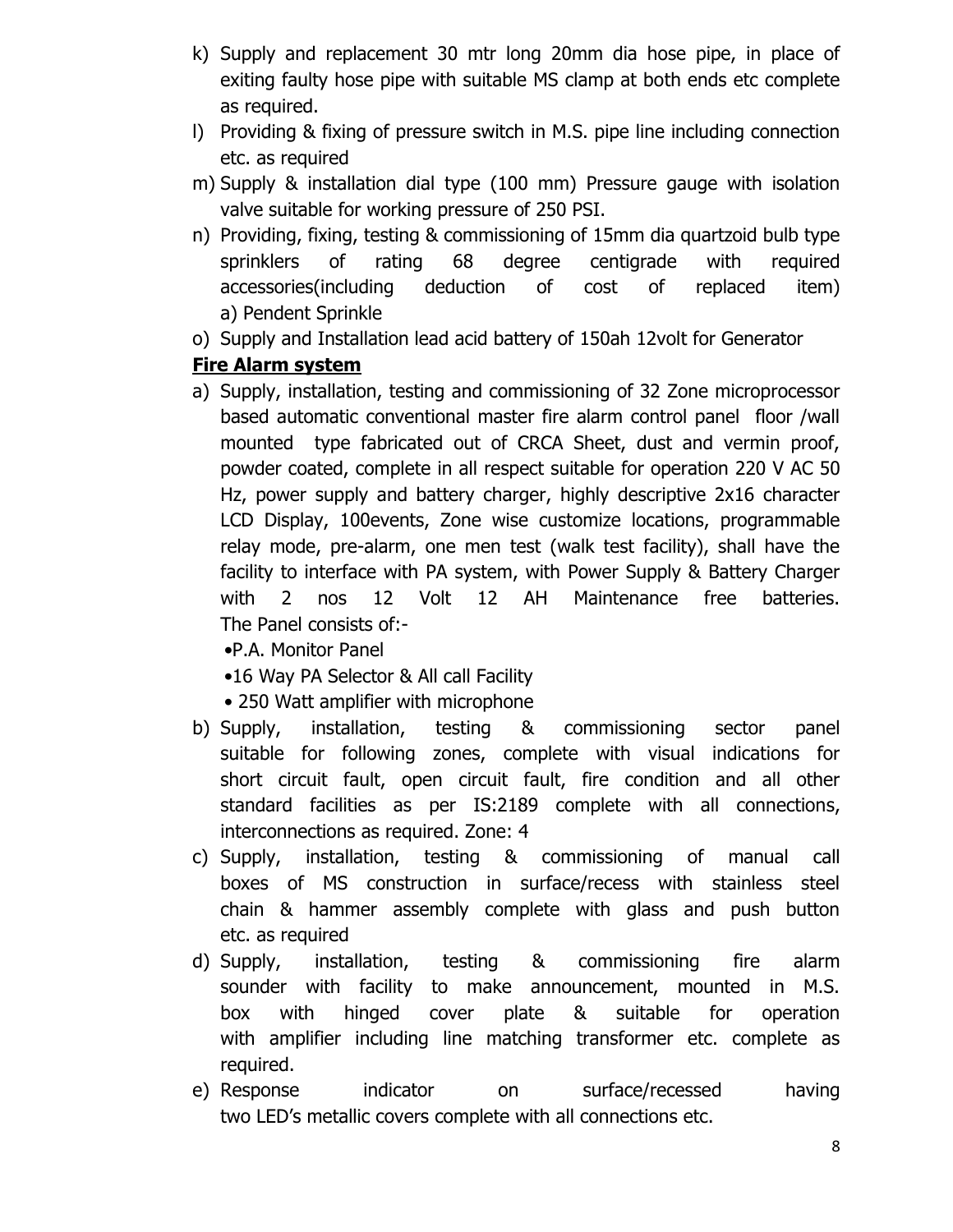- f) Supply, installation, testing & commissioning of smoke detector with built in LED and mounting base complete with all connections etc. as required.
- g) Supplying & laying of 2x1.5 sq.mm fire alarm armored cable, 600/1000V rated with annealed copper conductor having XLPE insulation, steel wire armoring & FRLS outer sheath complete as required.

## **B) Scope of the COMPREHENSIVE ANNUAL MAINTENANCE CONTRACT of the fire fighting & fire alarm systems installed at the NIOS building and premises after rectification.**

| No. | <b>Installation details</b>                                                                                                   | Scope of Work (1)                                                                                                                                                                                                                                                                                                                                                                                                                                                                                                                                                                                                                                                                                                             |  |  |
|-----|-------------------------------------------------------------------------------------------------------------------------------|-------------------------------------------------------------------------------------------------------------------------------------------------------------------------------------------------------------------------------------------------------------------------------------------------------------------------------------------------------------------------------------------------------------------------------------------------------------------------------------------------------------------------------------------------------------------------------------------------------------------------------------------------------------------------------------------------------------------------------|--|--|
|     | Maintenance & repairs works of fire fighting systems Viz Fi re Alarm system, PA system, talk back,<br>system,                 |                                                                                                                                                                                                                                                                                                                                                                                                                                                                                                                                                                                                                                                                                                                               |  |  |
| 1.  | pump, Jockey pump                                                                                                             | hydrant & riser system, sprinkler system, with diesel engine pump, wet riser pump, sprinkler                                                                                                                                                                                                                                                                                                                                                                                                                                                                                                                                                                                                                                  |  |  |
|     | <b>Fire Electrical Control Panels</b><br>at Basement<br>Hydrant pump<br>Sprinkler pump<br>Jockey pump<br>Booster Pump-15HP at | Proper Checking for functioning of the pumps, pressure<br>testing, maintenance etc. complete. (including Electrical<br>Repairs in order if required)                                                                                                                                                                                                                                                                                                                                                                                                                                                                                                                                                                          |  |  |
| 2.  | terrace<br>Fire Hydrant System                                                                                                | Checking of system leakage & line pressure in all<br>a.<br>gauges<br>Checking of hoses and Branches pipes &<br>b.<br>operation of all auxiliary units<br>Checking the setting of the pressure switches and<br>C.<br>all the pumps by operating<br>Checking of hydrant valves washers and Brass lock<br>d.<br>Starting the Pump manually through the control<br>e.<br>panels<br>Operating the pumps in Auto Mode and checking the<br>f.<br>System<br>Checking of isolation valves for glands leakages<br>g.<br>Checking up Diesel in stock, battery connections<br>h.<br>and Fluid level, correct it, if necessary<br>In case of issuing maintenance report to<br>i.<br>Customer and advising the customer about<br>deficiency |  |  |
| 3.  | <b>Fire Sprinkler Pump</b>                                                                                                    | Checking of system leakage & line pressure in all<br>a.<br>gauges<br>Checking of alarm valve and all the p umps<br>b.<br>Cleaning of sprinkler if accumulated by dust<br>C.<br>Checking of isolation valves and operation of all<br>d.<br>auxiliary unit<br>Checking of sprinkler Bulb head for proper<br>conditions<br>e.                                                                                                                                                                                                                                                                                                                                                                                                    |  |  |
| 4.  | Fire Jockey Pump                                                                                                              | a. Servicing, Overhauling, checking and testing of<br>pump                                                                                                                                                                                                                                                                                                                                                                                                                                                                                                                                                                                                                                                                    |  |  |
|     | Booster Pump-                                                                                                                 | a. Servicing, Overhauling, checking and testing of<br>pump                                                                                                                                                                                                                                                                                                                                                                                                                                                                                                                                                                                                                                                                    |  |  |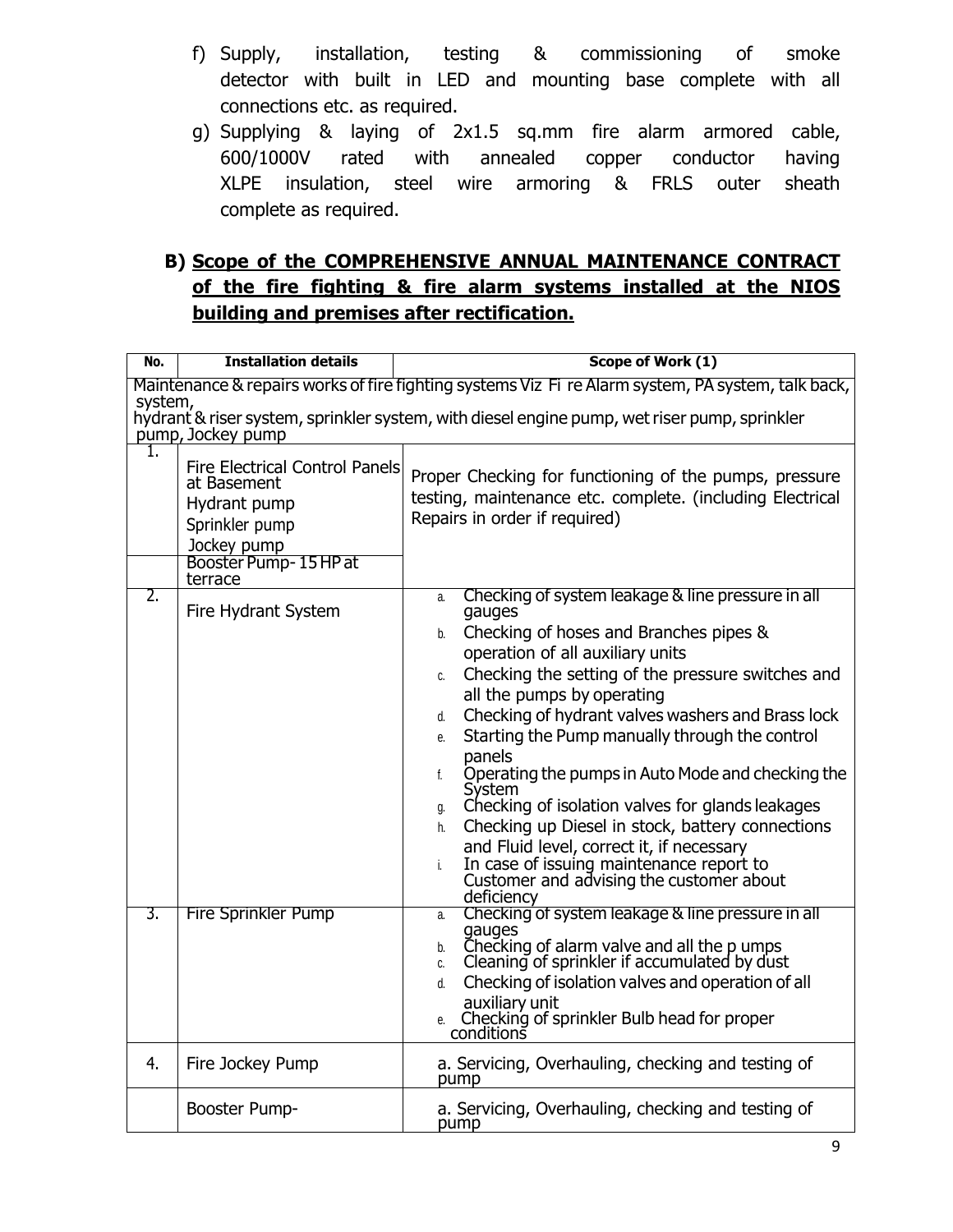| 5.  | Fire doors and Bucket                              | a. Servicing, checking, greasing and painting                                                                                                                                                         |
|-----|----------------------------------------------------|-------------------------------------------------------------------------------------------------------------------------------------------------------------------------------------------------------|
| 6.  | Fire Hydrant with hose reel                        | a. Checking including hose pipe, hose reel drum, jet<br>shut off Nozzle, Branch pipe nozzle, cabinet door                                                                                             |
|     |                                                    | servicing, cleaning, painting, installation changing of                                                                                                                                               |
|     |                                                    | gasket/ nut bolts if required.                                                                                                                                                                        |
| 7.  | Fire Hydrant single                                | a. Checking including hose pipe, hose reel drum, jet<br>shut off Nozzle, Branch pipe nozzle, cabinet door<br>servicing, cleaning painting, installation changing of<br>gasket/ nut bolts if required. |
| 8.  | Air vessel                                         | a. Checking including servicing, cleaning of pressure                                                                                                                                                 |
|     |                                                    | gauge, pressure switches, ball valves, piping servicing,<br>installation and painting.                                                                                                                |
| 9.  | <b>Sprinkler Valve</b>                             | a. Servicing, cleaning, installation, flashing attending<br>minor leakages.                                                                                                                           |
| 10. | Siamese connection                                 | a. Servicing, checking, greasing and painting.                                                                                                                                                        |
| 11. | Pipe Line (Including all                           | a. For Hydrant pump, Sprinkler pump, Jockey Pump,                                                                                                                                                     |
|     | risers)                                            | Booster pump, including butter fly valves, NRV, CI                                                                                                                                                    |
|     |                                                    | Brackets and hook bolts,/ sprinkler system, alarm Bell,<br>Servicing, checking, greasing and painting<br>and                                                                                          |
|     |                                                    | replacement of gaskets if required attending minor                                                                                                                                                    |
|     |                                                    | leakages, Flashing, testing, commissioning<br>both                                                                                                                                                    |
| 12. | <b>Inspection Reports</b>                          | system.                                                                                                                                                                                               |
|     |                                                    | Training of fire fighting system to our security<br>a.<br>personal at the starting of AMC contract.                                                                                                   |
|     |                                                    | All above installation and their reports Monthly<br>b.                                                                                                                                                |
|     |                                                    | with counter signature of agency's responsible                                                                                                                                                        |
|     |                                                    | person.<br>Annual report based on Monthly report with<br>C.                                                                                                                                           |
|     |                                                    | counter signature of agency's responsible person                                                                                                                                                      |
|     |                                                    | and necessary submission of the same to Local                                                                                                                                                         |
|     |                                                    | Fire authority including Licensing with fire<br>authority.                                                                                                                                            |
|     |                                                    | Demonstration of fire fighting system quarterly.<br>Maintaining inspection register based on fire<br>d.<br>е.                                                                                         |
|     |                                                    | manual.<br>Complaint to be attended within 24 hours.<br>f.                                                                                                                                            |
|     |                                                    | Emergency call shall be attended immediately.<br>g.                                                                                                                                                   |
|     |                                                    | Required spare / components shall be arranged /<br>h.                                                                                                                                                 |
|     |                                                    | supplied on urgent basis without disturbing the<br>regular services.                                                                                                                                  |
|     |                                                    | Installations register with proper location and<br>i.                                                                                                                                                 |
|     |                                                    | also inspection register.                                                                                                                                                                             |
| 13. | Smoke alarm system                                 | Each and every smoke alarm should be functional<br>according to system design and arrangement should                                                                                                  |
|     |                                                    | be such that any fault occurring in any of smoke                                                                                                                                                      |
|     |                                                    | alarm, connection breakage or panel problem may be                                                                                                                                                    |
|     |                                                    | identified automatically and repaired/ replaced                                                                                                                                                       |
| 15. | PA system/ Fire detection                          | immediately.<br>Must be operational 24 hours. Should be checked,                                                                                                                                      |
|     | system/Fire protection system/<br>Fire Alarm Panel | maintained & tested everyday                                                                                                                                                                          |
| 16. | DG set                                             | Servicing as and when required from the authorized<br>agency/ operation as and when required/ regular<br>checkup                                                                                      |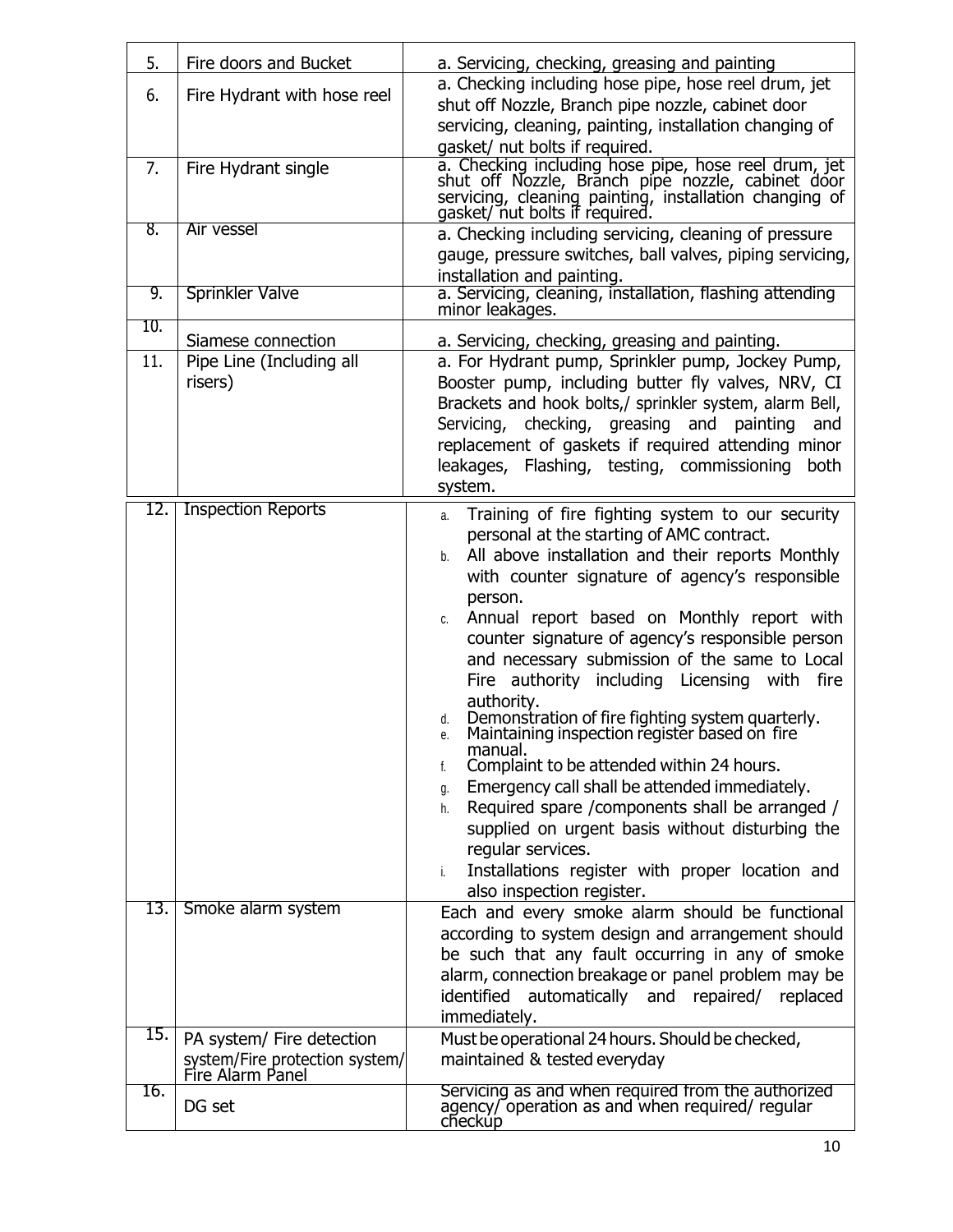## **2. MAINTENANCE OF FIRE FIGHTING & FIRE ALARM SYSTEMS**

- a) The Maintenance Contract shall fully Comprehensive. All the major/minor repairing, replacement of faulty parts excluding underground pipe lines, Maintenance and Operation of both the systems installed in NIOS premises shall cover under the CAMC. No extra cost shall be paid except AMC charges by NIOS.
- b) The contractor shall be deployed one skilled person in NIOS premises round the clock and one helper on general shift (9am to 5.30pm) for keep the entire system fully operational and functional at all times.
- c) In case full system cannot be kept functional for unavoidable reason as much as possible, the installation shall be retained functional by isolating the defective section.

#### **3. MAINTENANCE REQUIREMENT OF SYSTEM COMPONENTS**

For maintaining firefighting system following points are to be take n care of: -

- To ensure the availability of water in UG tank 24 hrs.
- To ensure the piping system is free from leakage. Any portion found to be leaking is to be isolated, rectified and connected with healthy system in shortest possible time.
- To ensure all pumps are in good running condition. Any pump found to be defective is to be isolated by closing valves and attended immediately and put in to service in minimum time.
- To ensure availability of power for electrical pumps, working of starters, switchgear and other electrical components.
- To ensure healthiness of diesel engine starting system, battery voltage, battery charger and availability of adequate diesel for engine operation.
- To check all landing valves of internal and external hydrants, isolating valve s and replace the defective ones whenever necessary.

#### **4. PERIODICAL TESTING:**

For achieving the objective and meeting the requirement of periodical testing and checking the system is essential. Various activities and their duration have been tabulated in Table- 1.

## **5. PROCEDURE:**

Water for firefighting purpose is shall be changed / cleaned as per exigencies.

Maintaining Diesel Engine is very important for the system operation. Maintenance shall be through Authorized service center of manufacturer. Adequate diesel should either be available in the pump house or nearby so that operation is not discontinued for want of diesel -Management is required.

If any out let is found to be defective and replacement is not easily available the whole assembly should be removed and be replaced by bank off plate so that the systems remain operational.

Hose reels shall be subjected to regular inspection to ensure that all valves are functional, out let nozzle not chocked. All isolating valves shall be checked for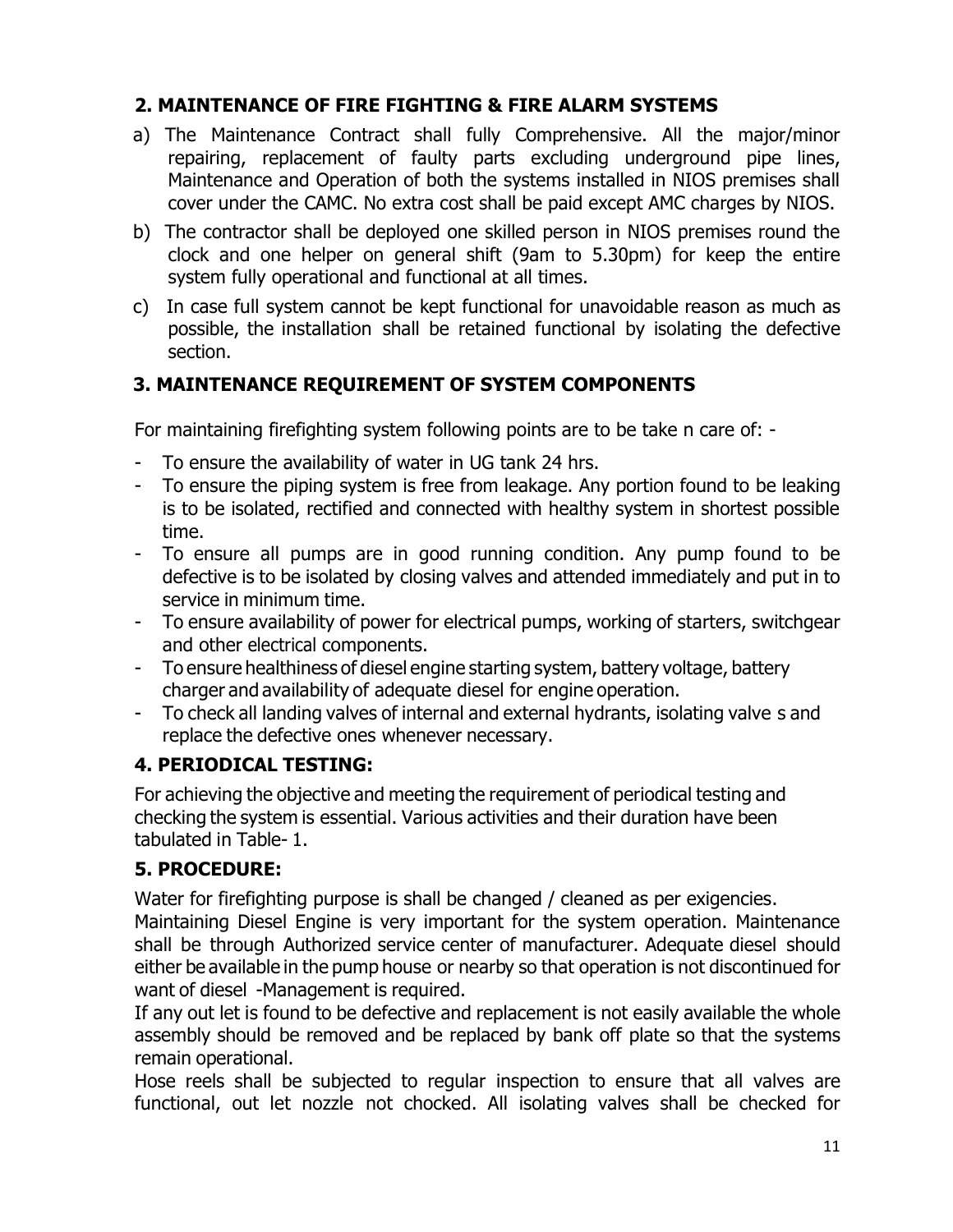operation. The valve s in closed position be opened and closed.

The hosepipes and their coupling shall be checked to ensure there is no leakage during their use. The female coupling cam tooth mechanism be operated and lubricated for ensuring ease of operation.

Power supply to the pump house is not to be discontinued for any reason.

It has to be ensured that there are no obstructions in front of the hydrants impending accessibility.

#### **TABLE - 1**

#### **6. PERIODICAL TESTING AND MAINTENANCE CHART**

| Sr.No                   | <b>System</b>                     | <b>Activity</b>                          | <b>Duration</b>                                    |  |
|-------------------------|-----------------------------------|------------------------------------------|----------------------------------------------------|--|
|                         | <b>Component</b>                  |                                          |                                                    |  |
| $\mathbf{1}$            | <b>Water Tanks</b>                | (i) Level Check                          | Daily                                              |  |
|                         |                                   | (ii) Cleaning                            | Once in a year                                     |  |
| $\overline{\mathbf{2}}$ | Pumps                             | (i) Running                              | Daily                                              |  |
|                         |                                   | (ii) Test flow                           | Quarterly                                          |  |
|                         |                                   | (iii) Lubrication                        | Quarterly                                          |  |
| 3                       | Engine                            | (i) Running                              | <b>Daily</b>                                       |  |
|                         |                                   | (ii) Lubrication                         | Quarterly                                          |  |
|                         |                                   | (iii) Battery                            | Weekly                                             |  |
|                         |                                   | (iv) Fuel Tank/ Radiator                 | Daily                                              |  |
|                         |                                   | (v) Servicing                            | As per engine<br>manufacturer's<br>recommendations |  |
| 4                       | Motor                             | (i) Running                              | Daily                                              |  |
|                         |                                   | (ii) Starter                             | Weekly                                             |  |
|                         |                                   | (iii) Insulation Resistance              | Twice in a year                                    |  |
| 5                       | Piping                            | (i) Pressure                             | Weekly                                             |  |
|                         |                                   | (ii) Flushing                            | Once in a year                                     |  |
| 6                       | Valves (landing and<br>isolation) | (i) Operation                            | Monthly                                            |  |
|                         | <b>Control System</b>             | (i) Operation                            | Monthly                                            |  |
|                         |                                   | (ii) Connection and<br>System Components | Quarterly                                          |  |
| 8                       | Hose Reel and Hose                | (i) Physical check                       | Weekly                                             |  |
|                         | Pipes                             |                                          |                                                    |  |
|                         |                                   | (ii) Operation check                     | Quarterly                                          |  |
|                         |                                   | (iii) Replacement                        | Depending upon                                     |  |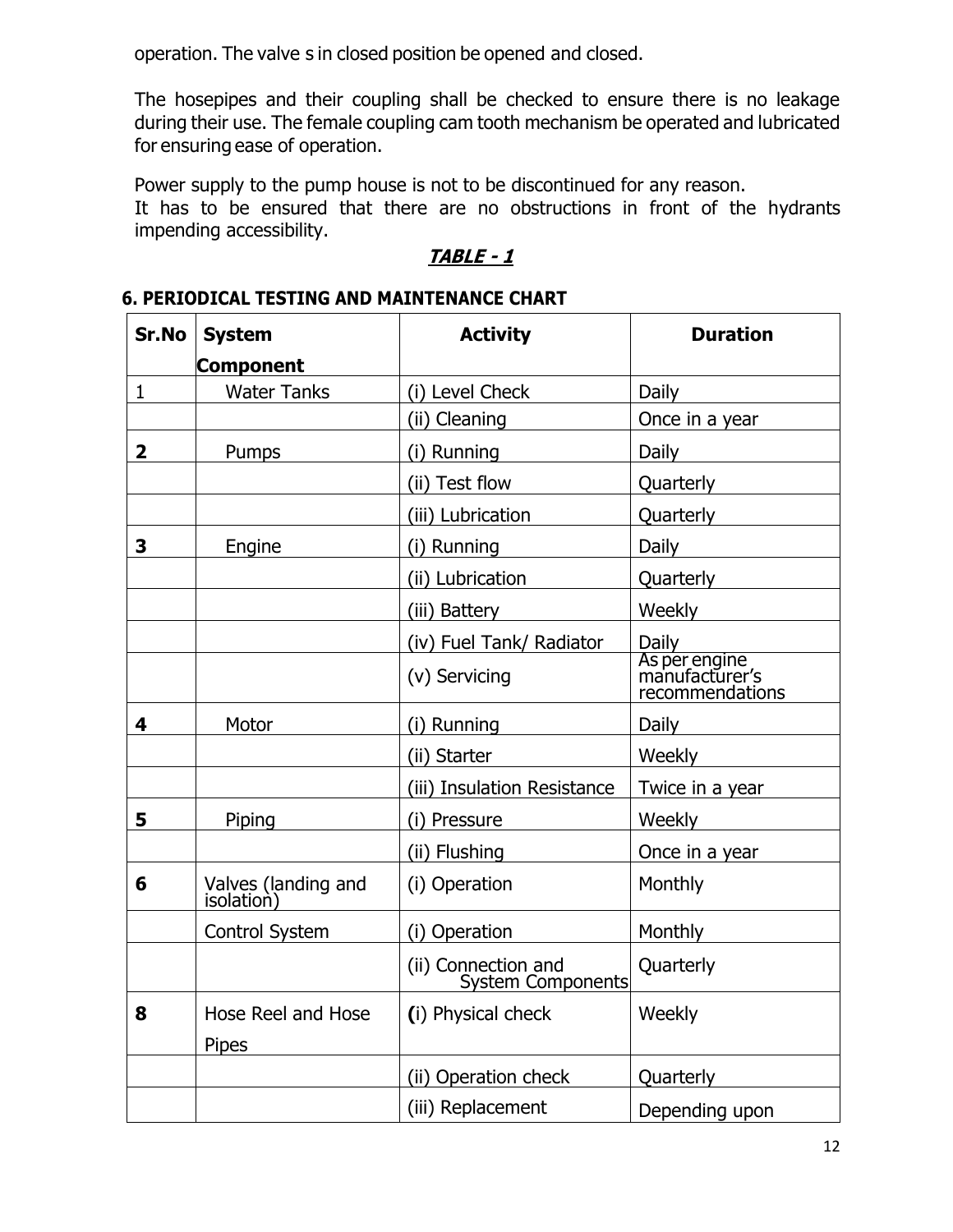|    |                                           |                   | physical condition, |
|----|-------------------------------------------|-------------------|---------------------|
| 10 | Instantaneous coupling (i) Physical Check |                   | Monthly             |
|    |                                           | (ii) Lubrication  | Once in Six Months  |
| 11 | Painting                                  | (i) Out Door      | Once in a year      |
|    |                                           | (ii) In door      | Once in a year      |
| 12 | Mock drill                                | To be carried out | Once in Six Months  |

## **7. MAINTENANCE OF AUTOMATIC SPRINKLER SYSTEM**

Maintenance of fire fighting installation has been described **at A**, which hold good for sprinkler installation also. In addition following points shall be taken care.

- Sprinkler shall not be reconditioned or repaired.
- Used / or defective sprinklers shall be replaced by new ones.
- Sprinklers shall not be painted after installation.
- Spare Sprinklers  $-$  A stock of spare sprinklers shall be kept in F ire control Room so that prompt replacement is possible after operation/ damage of a sprinkler head. A minimum of 5% of the installed capacity or 25 sprinklers of all types, whichever is more, shall be kept in stock.
- Spanners for sprinklers and Teflon tape shall also keep along with spare sprinklers in readiness. The in operative part, if defective shall be attended to and connected with the operative system.

#### **8. Action following Sprinkler operation:**

- Following the operation of sprinklers, the operated head shall be replaced with new ones and water supply shall be restored.
- The sprinklers in the vicinity of the operated sprinklers shall also be checked for damage by heat or any other cause and replaced if necessary.
- The sprinkler pump shall not be shut off until complete extinguishments of the fire. The starting of the pump shall be automatic but the stopping of the pump after extinguishments shall be manual. All piping shall be examined to determine its conditions at least after 3 months.
- All installation valves and associated equipment shall be serviced and tested annually. Discharge test of sprinklers shall be carried out at least once in three months.
- Manual testing of the system shall be carried out once in six months.
- When normally opened valves are closed following system operation or test, suitable procedure shall be instituted to ensure that they are re -opened.
- The entire system shall flush at least once in a year.
- The sprinkler bulbs shall be kept free from paint or dust.
- Maintenance and testing shall be carried out in a planned and systematic manner and records kept. Only trained personnel shall be engaged in the work.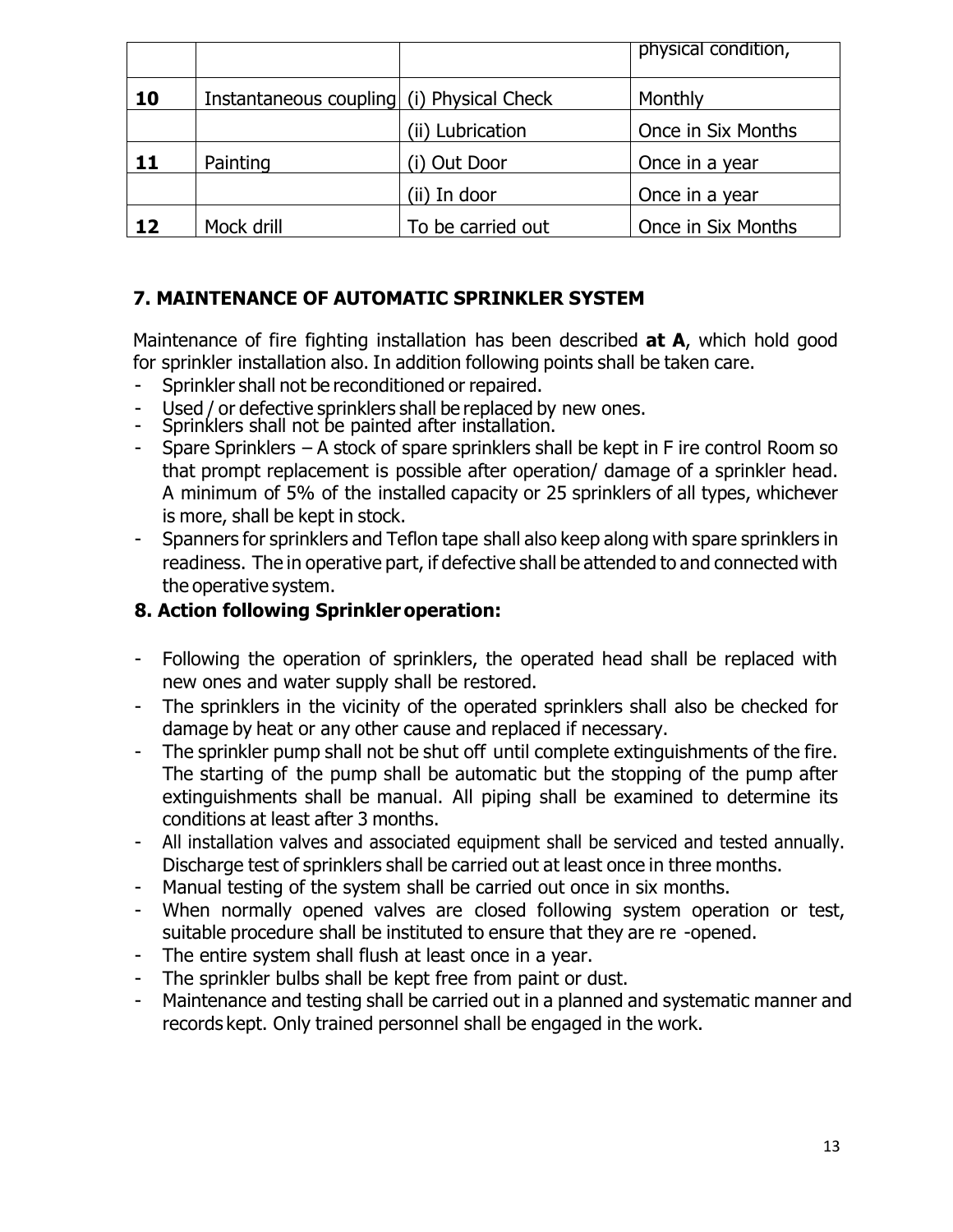#### **9. MAINTENANCE OF FIRE ALARM WEEKLY TESTS:**

#### **The following tests shall be made every week to ensure that the system is capable of operating under alarm conditions.**

- Once a week, at least one trigger device on one zone circuit shall be operated to test the ability o f the control and indicating equipment to receive a signal and to sound the alarm and operate other warning devices.
- If there is more than one zone on a system having unmonitored wiring each unmonitored zone shall be tested each week, but without sounding the alarm more than once.
- The control and indicating equipment shall be visually inspected for signs of moisture ingress and other deterioration.
- A visual inspection shall be made to ensure that structural or occupancy changes have not affected the requirements for re -sitting of trigger devices, manual call points, smoke detectors and heat detectors.
- Any defect shall be recorded in the logbook reported to the responsible person, and action taken to correct it.
- All the wiring of smoke alarm should be done in such a way that each and every smoke alarm should be functional according to system design and arrangement should be such that any fault occurring in any of smoke alarm, connection breakage or panel problem may be identified automatically and repaired/ replaced immediately

-

#### **10. GENERAL POINTS ABOUT DETECTORS:**

- It is essential to ensure specified range of sensitivity range shall be checked on equipment as specified.
- If the operation of the alarm sounders and / or the transmission of the alarm signal has been prevented by disconnection, then a further test shall be carried out to prove the final reinstatement of the sounders, and if permissible, the alarm transmission circuit.
- A visual examination of the battery and connections shall be made to ensure that they are in good conditions. Action shall be taken to remedy any defect, including low electrolyte level.
- Any defect shall be recorded in the logbook, reported to the responsible person, and action taken to correct it.

## **11. QUARTERLY INSPECTION AND TEST**

#### **The following checklist and test sequence is recommended.**

Batteries and their connections shall be examined and tested to ensure that they are in goods serviceable condition.

The alarm functions of control and indicating equipment shall be checked by the operations of a trigger device in each zone as described.

The operation of alarm sounders and any link to remote manned center shall be tested. All ancillary functions of the control panel shall also be tested where practicable.

All fault indicators and their circuits shall be checked preferably by simulation of fault conditions.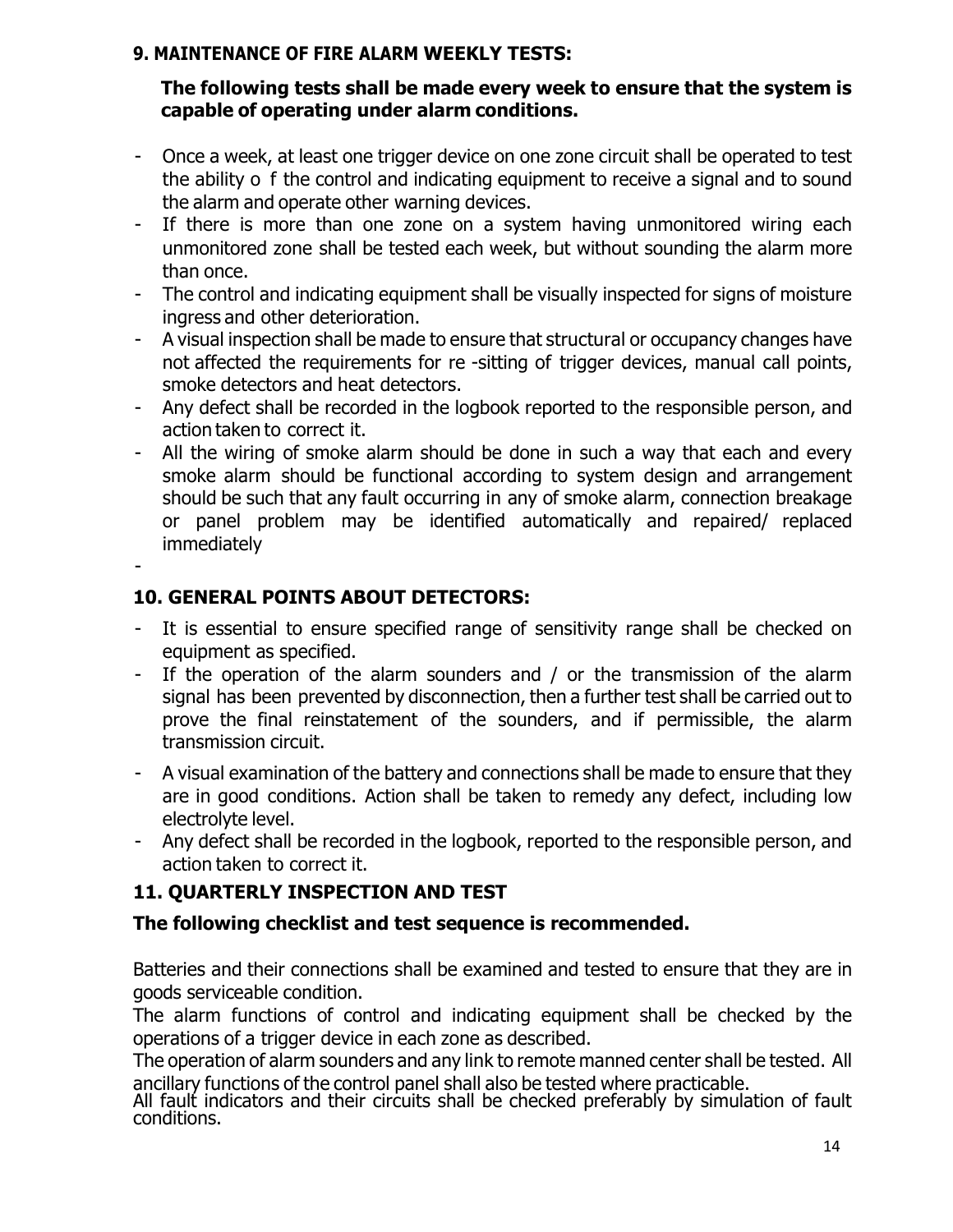It is essential to apply frequent sensitivity checks and routine tests as prescribed in the rules so that the correct sensitivity levels/ degree is maintained during the entire service span of the installation.

## **12. CLEANING AND MAINTENANCE: -**

Detectors require periodic cleaning to remove dust or dust accumulated. The frequency of cleaning depends on the type of detector and the local ambient conditions. In any case, th e interval shall not exceed a period of 3 months, for each detector.

The cleaning, checking, operating and sensitivity adjustment shall be attempted only after referring manufacturers' instructions.

These instructions shall details methods such as creating vacuum to remove loose dust and insects or washing heavy greasy and grimy deposits, following partial disassembly or the washing of detectors to remove contamination.

## **13.- FIRE PUMP HOUSE (Basement)**

The glands/ packing of pumps, sluice valves shall be maintained in good condition and any leakage there in shall be stopped immediately.

Special care is to be taken to check working of non -return valves. Bearing caps shall be checked weekly and topped up.

Correct type of oil/grease must be used as per lubrication survey. Starter contacts shall be checked weekly and be replaced if necessary.

Insulation resistance of motors shall be checked once in 6 months and record shall be maintained. Starting mechanism of diesel engine, battery, chargers must be checked regularly.

As far as possible the starting mechanism and its auxiliaries shall be uniform for all the diesel engine driven fire pumps. There shall at least one set alternative available for immediate replacement.

Diesel tank provided inside the fire pump room shall be checked every day and maintained to full capacity.

Level of water in prime tank shall be checked daily.

In case of negative suction, leaking of foot -valve may cause serious problems for starting of pump. Auto filling arrangement for priming tank shall be ensured and checked -up every day.

## **14. OTHER WORKS TO BE CARRIED OUT BY THE PARTY**

- A tenderer shall deem to have full knowledge of installations whether he inspects it or not.
- The agency shall attend unlimited breakdowns.
- The scope of this contract includes all major and minor repairs and replacement of spare parts except underground pipe lines. If the underground pipe line has gone faulty and required to replace NIOS will pay the charges of the spares according to the present market rate after producing the purchase bill. The spares will be installed only after approval from NIOS. The labour charges will be borne by the Contractor.
- The contractor shall submit his tender only after carefully examining the whole of the tender documents and the conditions of tender and of contract.
- The party should carry out mock drill once in six months.
- Liaison work for obtaining the NOC/ fitness certificate from the Fire department is the sole responsibility of the contractor. Any additional requirement of equipments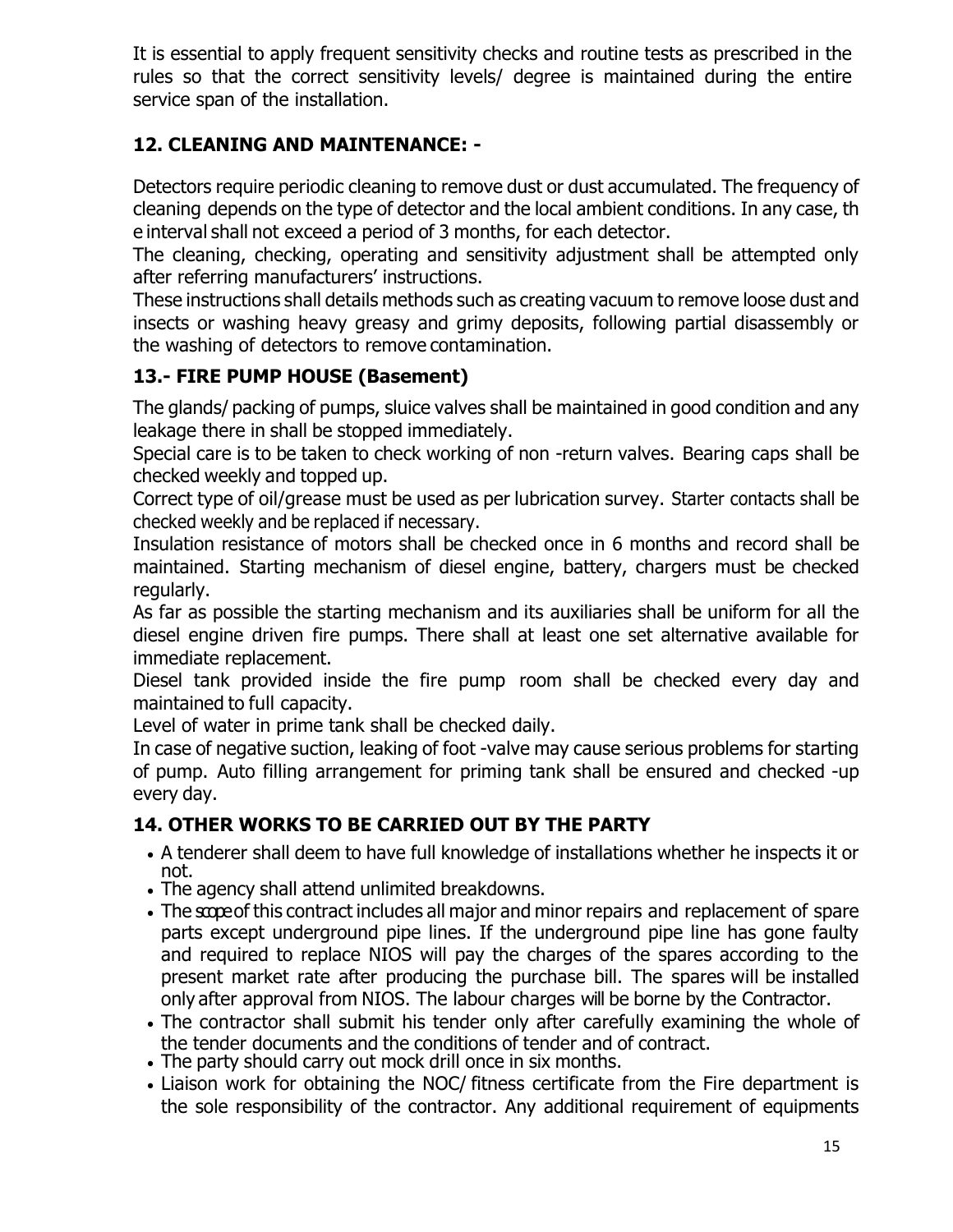by the Fire Department for issuing the NOC, that will bear by NIOS.

- The Contractor shall ensure that the process of renewal of NOC/fitness certificate must be initiated in advance so that the NOC/ fitness certificate is issued by the fire department within time.
- All the tools, tackles, scaffolding, high rise ladders, safety equipments etc required for proper maintenance has to be provided by the Contractor.
- Filling of sand in the fire buckets and replacement of damaged fire buckets will be sole responsibility of the contractor as and when required.

#### **GENERAL TERMS AND CONDITIONS**

- 1. The Annual Maintenance contract of Fire fighting and Fire alarm system will be awarded initially for a period of one year and will be further extended for a period of two more years on year to year basis on mutual consent and the basis of satisfactory performance of the firm on the same rates, terms and conditions of the tender document.
- 2. Earnest Money Deposit of Rs. 30,000/- (Rupees Thirty Thousands only) lumpsum in the form of Demand Draft in favour of "The Secretary, NIOS, payable at NOIDA" shall be required to be deposited along with the technical bid of the tender appended at Annexure-I.
- 3. Performance Security in term of 10% of the contract value in the form of Demand Draft in favour of the Secretary, NIOS, payable at NOIDA shall be required to be deposited along with the acceptance of the offer. The Earnest Money Deposit (EMD) shall be refunded to the firm without any interest on receipt of Performance Security.
- 4. A quotation received without EMD or the proof of the claim for exemption as per the rule of Govt. of India shall be rejected as non-responsive at the quotation opening stage.
- 5. The Earnest Money Deposit (EMD) of the unsuccessful firms will be discharged / returned to them without any interest only after finalization and award of the contract to the successful firm.
- 6. Tenders received after the closing date and time prescribed in the tender document shall NOT be accepted under any circumstances. No quotation shall be accepted by post.
- 7. The incomplete and conditional tenders will be rejected. Quoting unrealistic rates will also be treated as disqualification.
- 8. The NIOS reserves the right to accept or reject any or all the tenders received by it without assigning any reason whatsoever.
- 9. In case, the date of submission/opening of tenders happens to be holiday, the tenders shall be received /opened the next working day.
- 10.In case, the firm fails to comply the terms & conditions, the NIOS may terminate the contract without assigning any reason.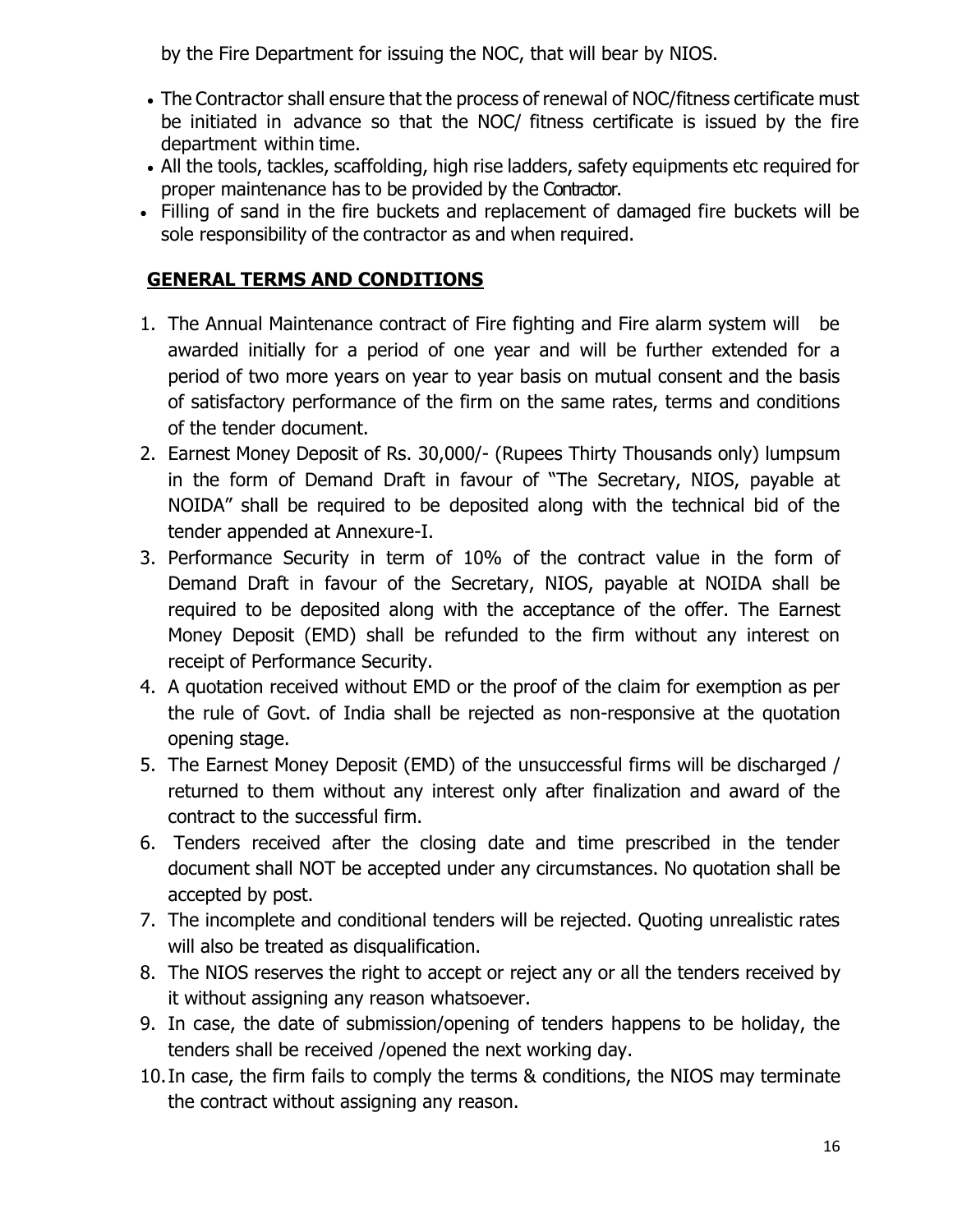- 11.The successful Firm shall be liable to complete the repairing & rectification work of Fire fighting and Fire alarm systems installed at the NIOS within a period of three months from the date of award of the work and submit the "No Objection Certificate'' obtained from the Noida Fire Service Department. If the successful Firm does not complete the work timely or leave the work midway or leaves the work altogether and could not submit the No Objection Certificate, the performance security deposit will be forfeited.
- 12.Training of the NIOS security personnel, quarterly demonstration of full fire fighting system, weekly testing of smoke alarm system, obtaining NOC from NOIDA Authority, keeping/ maintaining firefighting equipment as per government rules and acts, keeping fire fighting system/ detection system 24 hours active and refilling/validating/repair/ replacement of defective equipments is the sole responsibility of contractor at no extra cost.
- 13.No Firms will be allowed to withdraw after submission of tender/ at the time of opening of the tender. In such case, the EMD submitted by the firm shall liable to be forfeited.
- 14.The NIOS reserves the right to award the tender to more than one Firm.
- 15.The NIOS reserves the right to relax/withdraw any of the terms and conditions mentioned in the Tender Documents so as to overcome any problem encountered during the selection of the Firms and also during the course of the execution of the contract.
- 16.If a firm after award of the contract violates any of the terms & conditions, it shall be liable to be blacklisted and its performance security shall be forfeited.
- 17.Canvassing in any form will be viewed seriously and if any Firm is found to be resorted to such practice, the tender of such firm will be rejected.
- 18.All disputes, differences of any kind whatsoever arising out of or in any way touching or concerning this tender or subject matter thereof or the representative rights, duties or liability of the parties shall be referred to the sole arbitrator appointed by the Chairperson, NIOS. Jurisdiction for all kinds of disputes will be at Delhi Court only.

**Secretary, NIOS**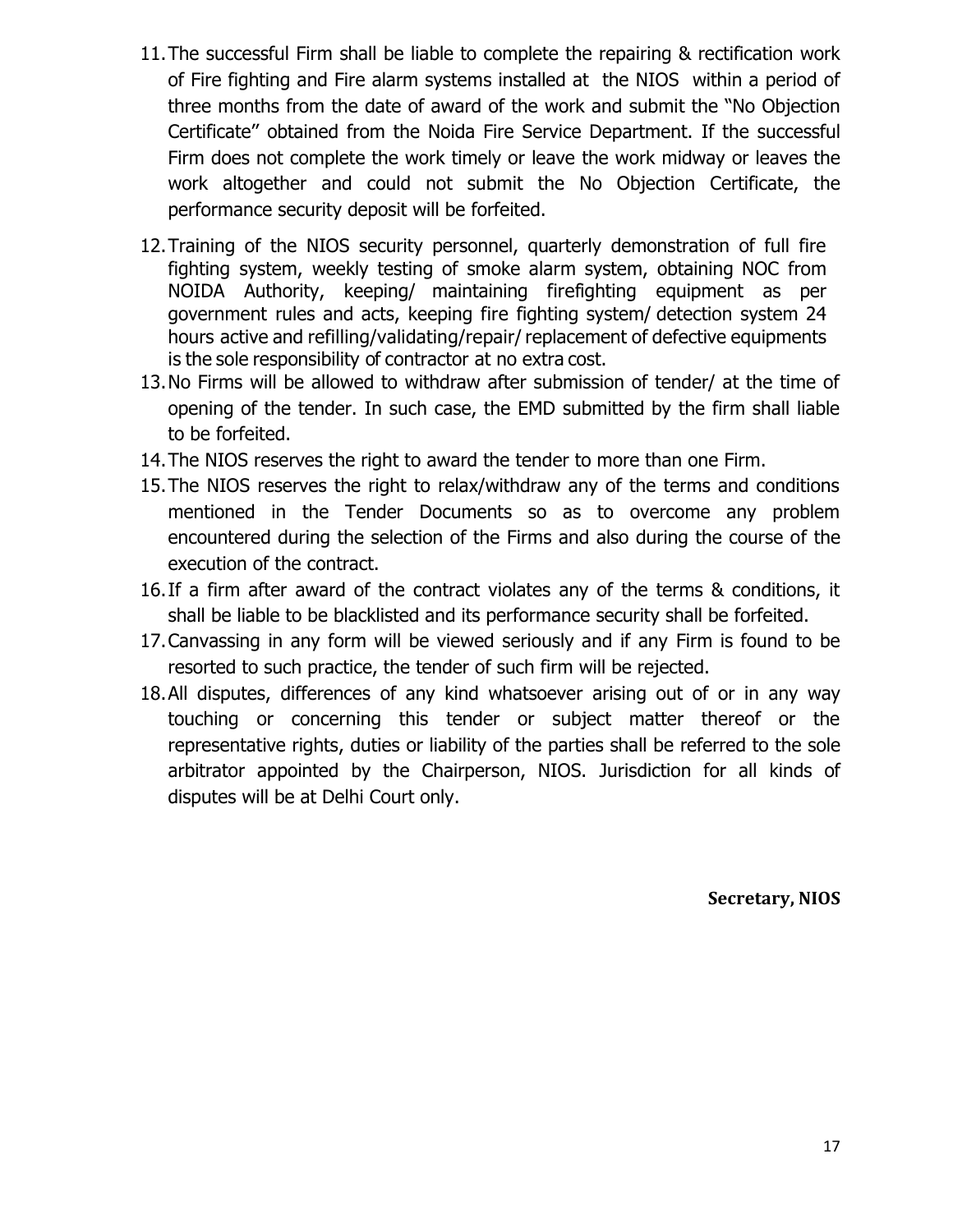## **TENDER FOR REPAIRING AND REPLACEMENT OF FAULTY & WORN OUT PARTS OF THE FIRE FIGHTING & FIRE ALARM SYSTEMS AND UNDERTAKING ITS COMPREHENSIVE ANNUAL MAINTENANCE CONTRACT INSTALLED AT NIOS,A-24/25, SECTOR-62, NOIDA,U.P.**

| <b>Technical Bid:</b>                                                                                                         | (ANNEXURE-I)                                                                                                                     |
|-------------------------------------------------------------------------------------------------------------------------------|----------------------------------------------------------------------------------------------------------------------------------|
| 1. Name of the firms:                                                                                                         |                                                                                                                                  |
|                                                                                                                               | $City:  PIN:  2222$<br>Telephone No. $(0)$ (R)<br>Mobile No. ___________________<br>Name of Contact Person---------------------- |
| 2. Year of Establishment<br>(Attach Supporting Document)<br>3. Status of the Firm                                             |                                                                                                                                  |
| (Proprietor/Company)<br>(Attach Supporting Document)                                                                          |                                                                                                                                  |
| 2. Earnest Money Deposit<br><b>Amount &amp; their details:</b>                                                                | Rs. _______(Rupees_____________________) Drawn<br>Vide DD No. ____________________<br>In favour of Secretary, NIOS is enclosed.  |
| <b>Registration of various</b><br>3.<br>authorities and their Nos. (Self<br>attested Copies of the same shall be<br>enclosed) |                                                                                                                                  |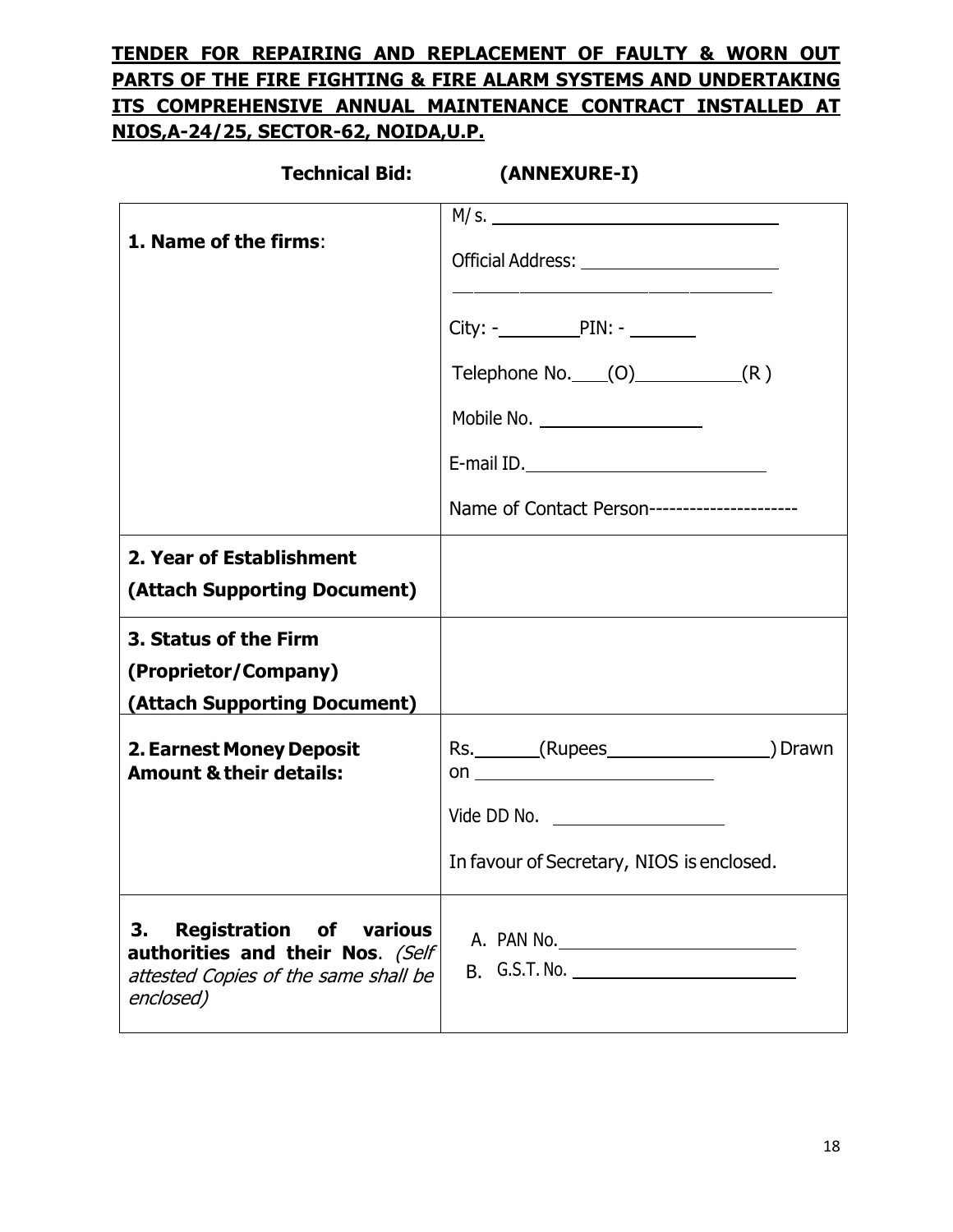| 4. Whether the firm have<br>authorization certificate from the<br><b>Firefighting / Fire Alarm equipment</b><br>manufacturer<br>(If YES attach the Copy)                                                                                                                                                                                                                                                                                                                    | Self certificate Letter No and date.                                                            |             |               |         |  |
|-----------------------------------------------------------------------------------------------------------------------------------------------------------------------------------------------------------------------------------------------------------------------------------------------------------------------------------------------------------------------------------------------------------------------------------------------------------------------------|-------------------------------------------------------------------------------------------------|-------------|---------------|---------|--|
| 5. The firm should give Self-<br>Certificate that they have not                                                                                                                                                                                                                                                                                                                                                                                                             |                                                                                                 |             |               |         |  |
| been blacklisted by any Central/                                                                                                                                                                                                                                                                                                                                                                                                                                            | Authorized Name & Signatory _______                                                             |             |               |         |  |
| <b>State Govt. Agency in past</b><br>three years.                                                                                                                                                                                                                                                                                                                                                                                                                           |                                                                                                 |             |               |         |  |
| 6. Average annual financial turnover<br>during the last three year ending 31 st                                                                                                                                                                                                                                                                                                                                                                                             | <b>Financial Year</b>                                                                           | 2018-<br>19 | 2019<br>$-20$ | 2020-21 |  |
| March of the previous financial year<br>should having minimum 50LAKH                                                                                                                                                                                                                                                                                                                                                                                                        | <b>Annual</b><br>turnover<br><b>Amount</b>                                                      |             |               |         |  |
|                                                                                                                                                                                                                                                                                                                                                                                                                                                                             | in Rs (Lakhs)<br><b>Annual Average</b><br>turnover in Rs.<br>(Lakhs)                            |             |               |         |  |
| 7. Copies of Experience<br>certificates.<br>Experience of minimum FIVE(5) year<br>duration for having worked as Fire<br>Alarm and Fire Fighting system<br>Maintenance services/ work in any<br>Office Building of Government/ PSU /<br>Private organizations of reputed. The<br>party / agency should have completed<br>as ending last day of month previous<br>to the one which application are<br>invited should be either of the One<br>work of Rs 10 lakhs per annum or | I.<br>Address of Work & Location<br>II.                                                         |             |               |         |  |
| above OR Two works of<br>Rs 5 lakhs per annum each.<br>Please Note- The self attested<br>copies of completion certificate/work<br>order issued by the agency/agencies<br>should be attached in confirmation of<br>above.                                                                                                                                                                                                                                                    | Name of the Agency:<br>Address of Work & Location<br>Value of Work done: ______________________ |             |               |         |  |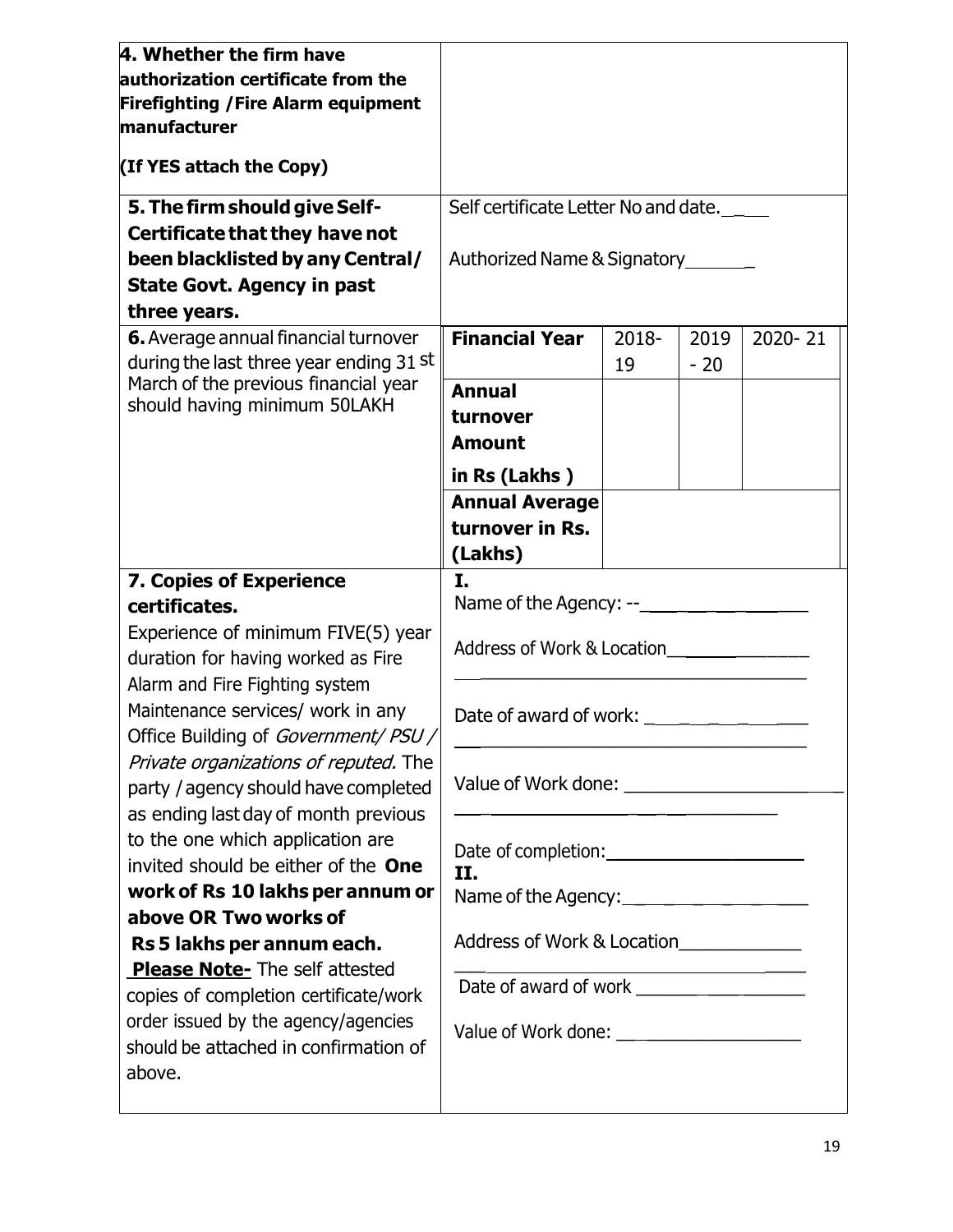I/We certify that the information furnished above are true and correct to the best of my/our knowledge and belief. No fact has been concealed. The Terms and Conditions of the tenders are acceptable to us.

Name & Signature with seal of the Bidder

Capacity/Authority to sign

Full Address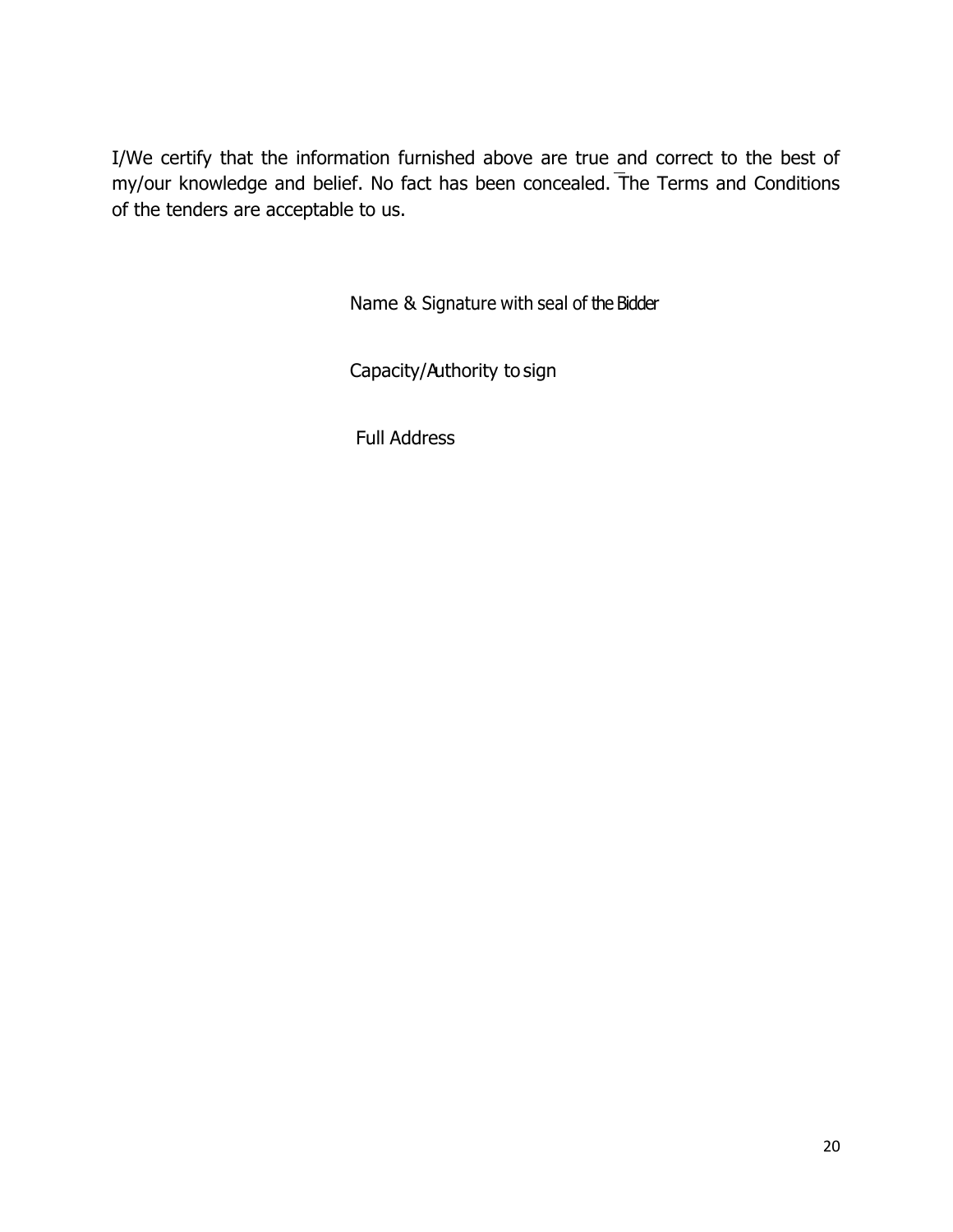## **LIST OF ACCEPTABLE MAKES OF EQUIPMENTS & ACCESSORIESLIST OF MAKES**

| Fire alarm main control panel               | Agni Devices/Soft Chip/ Agni Com.              |
|---------------------------------------------|------------------------------------------------|
| Sounder/Hooter                              | Agni Devices/Soft Chip/ Agni Com.              |
| Heat/Smoke detector                         | Agni Devices/Soft Chip/ Agni Com.              |
| <b>Battery</b>                              | <b>EXIDE/AMRON</b>                             |
| Control copper conductor armoured cable     | National/ECKO/Havells/Skytone/POLYCAB<br>(ISI) |
| <b>Mannual Call Box</b>                     | Exide/AMCO/PANASONIC/AMARON                    |
| Butterfly Valve (IS:13095)                  | Audco/Kartar/sant                              |
| MS/G.I Pipe (C-Class) (IS:1339)             | Jindal (Hissar)/Prakash Surya/Tata             |
| &(IS:3589)                                  |                                                |
| Branch Pipe (IS:287)                        | Lifeguard/Minimax/ Agni Devices/Safex          |
| Gum Metal Coupling (IS: 903)                | Lifeguard/Minimax/ Agni Devices/Safex          |
| Hose Reel Drum with GM Nozzles (IS: 884)    | Lifeguard/Minimax/ Agni Devices/Safex          |
| Hose Reel Drum                              | Lifeguard/Minimax/ Agni Devices/Safex          |
| First aid thermo plastic hose reel (Textile | Lifeguard/Minimax/ Agni Devices/Safex          |
| Reinforced typeII)                          |                                                |
| <b>RRL Hose Pipe</b>                        | Lifeguard/Minimax/ Agni Devices/Safex          |
| <b>Pressure Switch</b>                      | Indfoss/Danfoss/Switzer                        |
| Pressure Gauge                              | Fiebig/H-Guru/Praga                            |
| <b>Fire Bucket</b>                          | <b>ISI Mark</b>                                |
|                                             |                                                |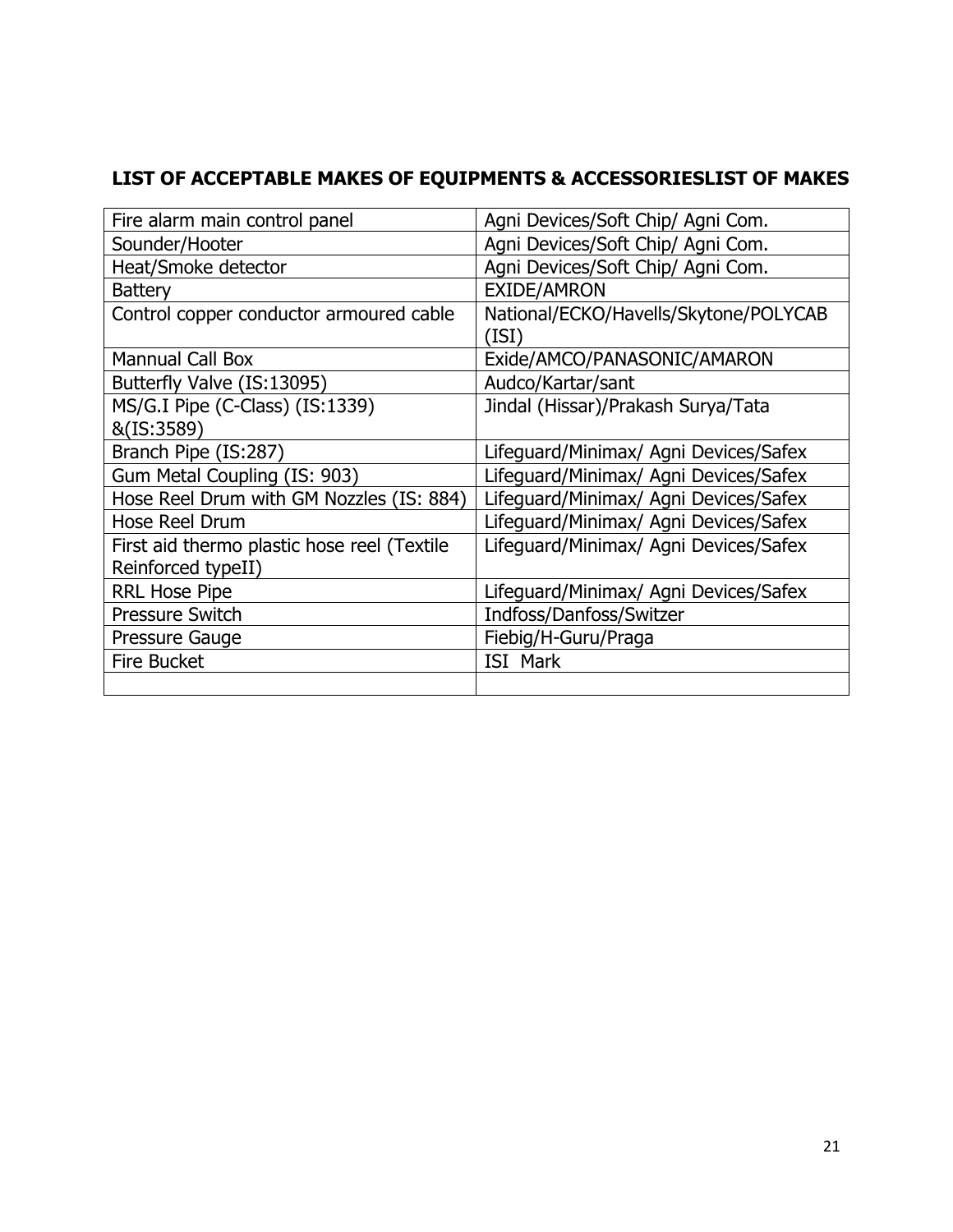## **Checklist of documents**

# Please mark ( $\sqrt{ }$ )

| 1. Earnest Money Deposit Amount of Rs. 30,000/ - in<br>favour of Secretary, NIOS is enclosed.                                                                                                                                          | Yes | <b>No</b> |
|----------------------------------------------------------------------------------------------------------------------------------------------------------------------------------------------------------------------------------------|-----|-----------|
| 2. Registration of various authorities and their<br><b>Numbers</b> for Eligibility Criteria (Selfattested Copies of<br>the same shall be enclosed)                                                                                     | Yes | <b>No</b> |
| a) PAN under Income tax authority (Govt. of India),                                                                                                                                                                                    | Yes | <b>No</b> |
| d) G.S.T. Registration Number                                                                                                                                                                                                          | Yes | <b>No</b> |
| e) Authorization Certificate                                                                                                                                                                                                           |     |           |
| 1) Fire Fighting System                                                                                                                                                                                                                | Yes | <b>No</b> |
| 2) Fire Alarm.                                                                                                                                                                                                                         | Yes | <b>No</b> |
| 3. The firm should give Self- Certificate that they have not been<br>blacklisted by any Central/State Govt. Agency in past three<br>years.                                                                                             | Yes | <b>No</b> |
| 4. Average annual financial turnover during the last three year<br>ending 31 st March of the previous financial year should<br>having minimum 50LAKH. The copy of certified certificate<br>from Chartered Accountant must be enclosed. | Yes | <b>No</b> |
| 5. Copies of Experience certificates.                                                                                                                                                                                                  |     |           |
| Experience of minimum FIVE(5) year duration for having<br>worked as Fire Fighting system Maintenance services/ work in<br>any Office Building of Government/ PSU                                                                       |     |           |
| / Private organizations of reputed. The party / agency should<br>have completed as ending last day of month previous to the<br>one which application are invited should be either of the                                               |     |           |
| One work of Rs 10 lakhs per annum or above OR Two<br>works of Rs 5 lakhs per annum each.<br><b>Please Note-Self attested Copy of work-order or completion</b><br>certificate should be enclosed.                                       | Yes | <b>No</b> |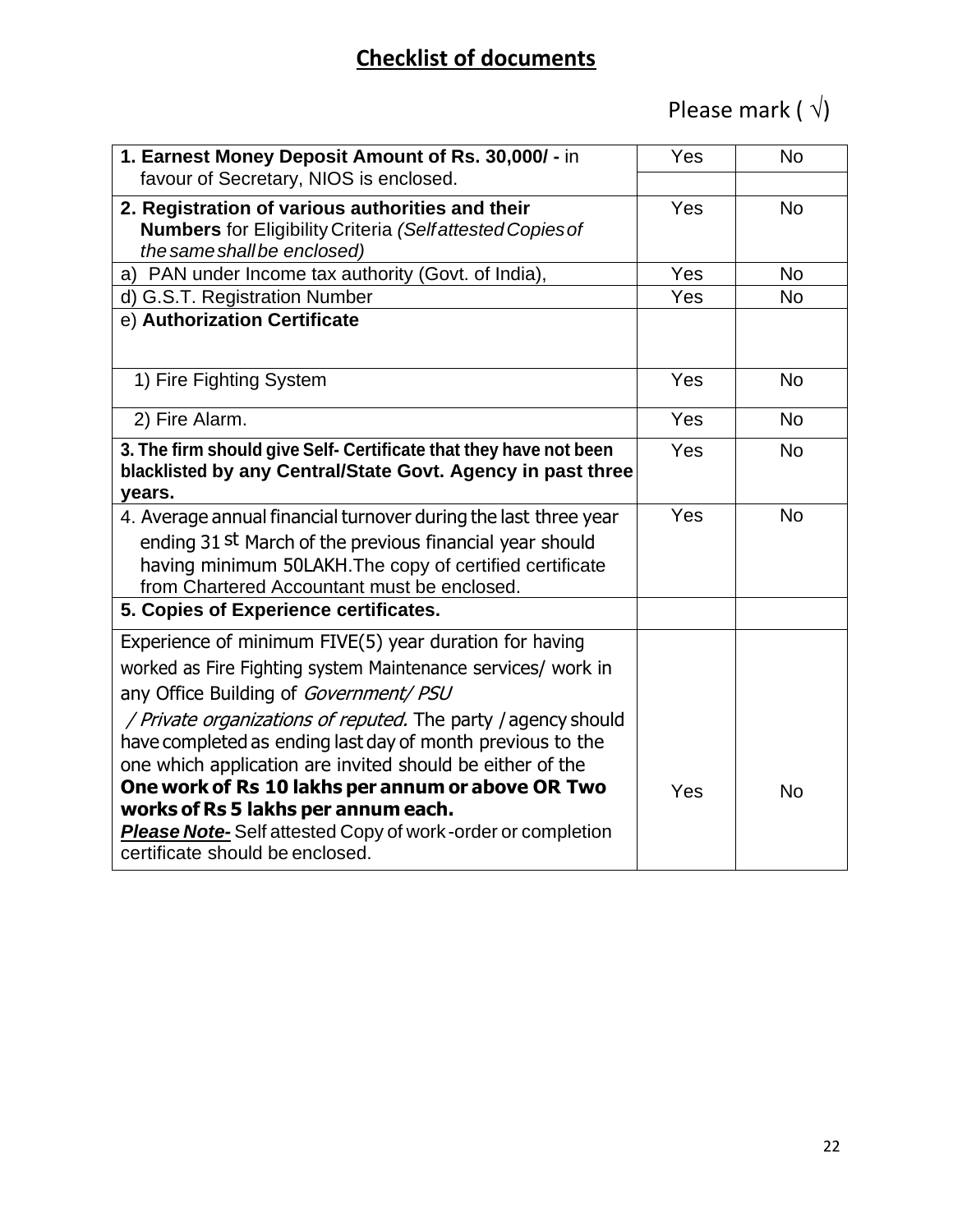

राष्ट्रीय मुक्त विधालयी विक्षा संस्थान National Institute of Open Schooling

(An Autonomous Institution of the Ministry of Education, Department of School Education & Literacy, Government of India)

> A-24/25, Institutional Area, Sector-62, NOIDA – 201309 (U.P.)

#### **FINANCIAL BID**

## **TENDER FOR REPAIRING AND REPLACEMENT OF FAULTY & WORN OUT PARTS OF THE FIRE FIGHTING & FIRE ALARM SYSTEMS AND UNDERTAKING ITS COMPREHENSIVE ANNUAL MAINTENANCE CONTRACT INSTALLED AT NIOS,A-24/25, SECTOR-62, NOIDA,U.P.**

I/We have gone through the tender document, understood it fully and declare that I/We shall strictly adhere to the terms and conditions mentioned therein the tender document. Our rates are as under:

| S.NO. | <b>Description of Work</b>                                                                                                                                                                                                                                                | Qty.   | <b>Unit</b><br>Rate | Total<br>rate<br>excluding GST |
|-------|---------------------------------------------------------------------------------------------------------------------------------------------------------------------------------------------------------------------------------------------------------------------------|--------|---------------------|--------------------------------|
| 1.    | Servicing and Repairing of Jockey Pump Set                                                                                                                                                                                                                                | 1no.   |                     |                                |
| 2.    | Servicing and repairing of 2200 LPM fire<br>pump                                                                                                                                                                                                                          | 1no.   |                     |                                |
| 3.    | Supply and fixing single headed internal<br>hydrant valve with instantaneous<br>Gunmetal/Stainless Steel coupling of 63<br>mm dia with cast iron wheel ISI marked<br>conforming to IS 5290 (Type -A) with blank<br>Gunmetal/Stainless Steel cap and chain as<br>required. | 31nos. |                     |                                |
| 4.    | Servicing of Fire Pump D.G. Set supplying<br>and replacement of following parts<br>complete as required.<br>a) Oil filter and Diesel filter -- 1 Set.<br>b) Engine Oil-20Ltr<br>c) Coolant -15 Ltr.<br>d) B-Check Kit-01                                                  | 1Job   |                     |                                |
| 5.    | Servicing of existing hose reel drums after<br>dismantling and cleaning, greasing etc to<br>smooth movement and rotation and re-<br>fixing the same at existing point etc.                                                                                                | 27nos. |                     |                                |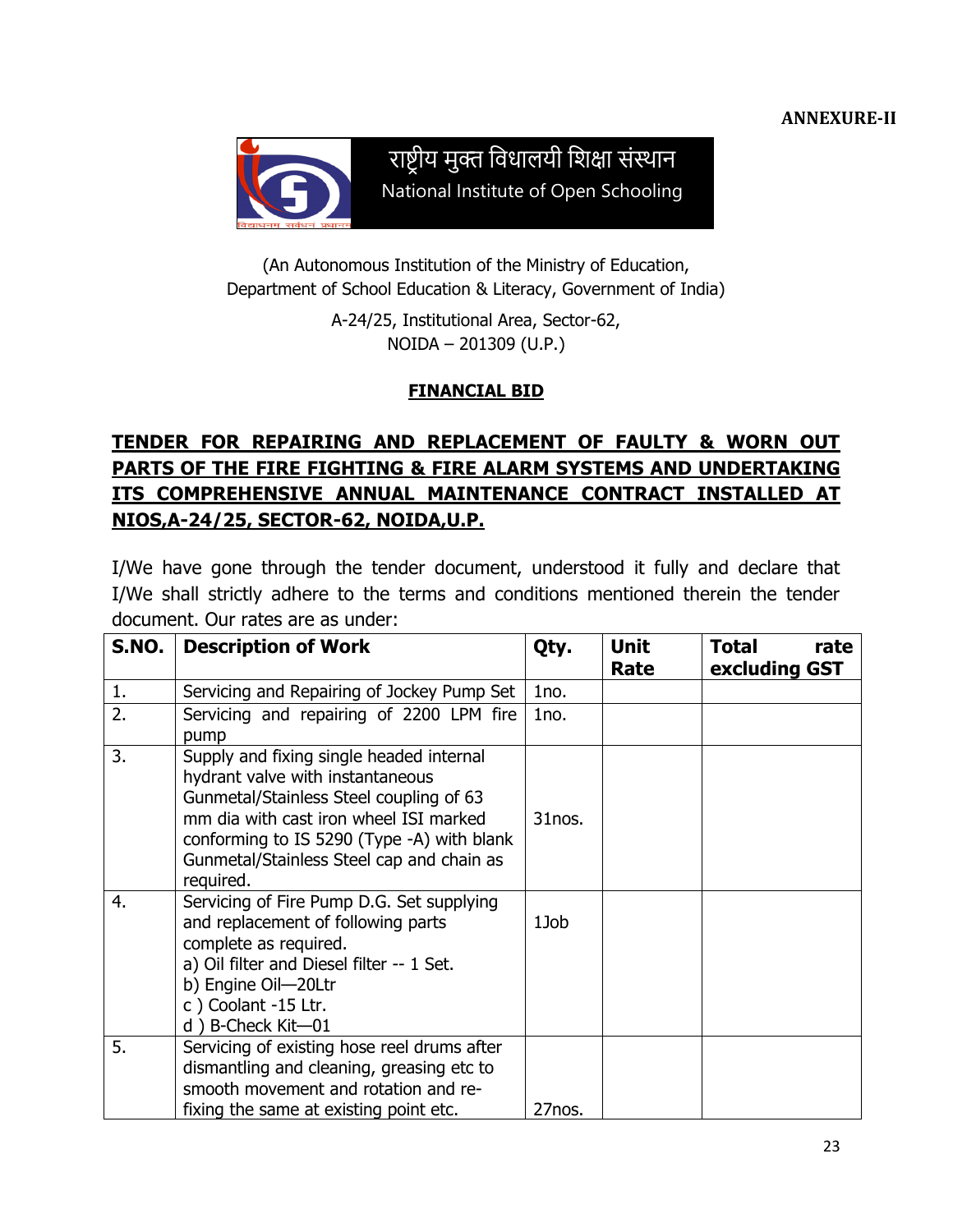| 6.  | Supply, fixing, testing and commissioning of   |         |  |
|-----|------------------------------------------------|---------|--|
|     | butterfly valve of PN 1.6 rating with          |         |  |
|     | bronze/gunmetal seat duly ISI marked           |         |  |
|     | complete with nuts, bolts, washers, gaskets    |         |  |
|     | conforming to IS 13095 of following sizes      |         |  |
|     | 80 mm dia.                                     | 4nos.   |  |
|     | 100mm dia.                                     | 4nos.   |  |
|     | 150mm dia.                                     | 4nos.   |  |
| 7.  | Providing, laying, testing & commissioning     |         |  |
|     | of 'C' class heavy duty different diameter     |         |  |
|     | MS pipe conforming to IS 3589/IS 1239          |         |  |
|     | including Welding, fittings like elbows, tees, |         |  |
|     | flanges, tapers, nuts bolts, gaskets etc. and  |         |  |
|     | fixing the pipe on the wall/ceiling with       |         |  |
|     | suitable clamp/support frame and painting      |         |  |
|     | 80 mm dia.                                     | 12mtr.  |  |
|     | 100mm dia.                                     | 12mtr.  |  |
|     | 150mm dia.                                     | 12mtr.  |  |
| 8.  | Supply & fixing 63 mm dia gun metal short      |         |  |
|     | branch pipe with 20 mm nominal internal        |         |  |
|     | diameter size nozzle conforming to IS 903      | 15nos.  |  |
|     | suitable for instantaneous connection to       |         |  |
|     | interconnect hose pipe coupling                |         |  |
| 9.  | Supply and fixing 63 mm dia, 15 m long         |         |  |
|     | RRL hose pipe with 63 mm dia male and          |         |  |
|     | female couplings duly bound with GI wire,      | 10nos.  |  |
|     | rivets etc. conforming to IS 636(type-A)       |         |  |
|     | RRL Hose with male female stainless steel      |         |  |
|     | coupling                                       |         |  |
| 10. | Painting of existing MS pipe line with two or  |         |  |
|     | more coats of signal red enamel paint to       |         |  |
|     | achieve even and<br>smooth finish etc          | 12Mtr.  |  |
|     | 250mm dia MS pipe                              | 200Mtr. |  |
|     | 150MM dia MS Pipe                              | 200Mtr. |  |
|     | 100MM dia MS Pipe                              | 150Mtr. |  |
|     | 80MM dia MS Pipe                               | 200Mtr. |  |
|     | 25 to 40MM dia MS Pipe                         |         |  |
| 11. | Supply and replacement 30 mtr. Long            |         |  |
|     | 20mm dia hose pipe, in place of exiting        | 10Nos.  |  |
|     | faulty hose pipe with suitable MS clamp at     |         |  |
|     | both ends etc complete as regd.                |         |  |
| 12. | Providing & fixing of pressure switch in M.S.  | 4Nos.   |  |
|     | pipe line including connection etc             |         |  |
| 13. | Supply & installation dial type (100 mm)       |         |  |
|     | Pressure gauge with isolation valve suitable   | 4Nos.   |  |
|     | for working pressure of 250 PSI.               |         |  |
| 14. | Providing, fixing, testing & commissioning     |         |  |
|     | of 15mm dia quartzoid bulb type sprinklers     | 50Nos.  |  |
|     | rating 68 degree centigrade with<br>of         |         |  |
|     | required accessories(Pendent Sprinkle)         |         |  |
| 15. | Lead Acid battery 150 AH 12 Volt               | 2Nos.   |  |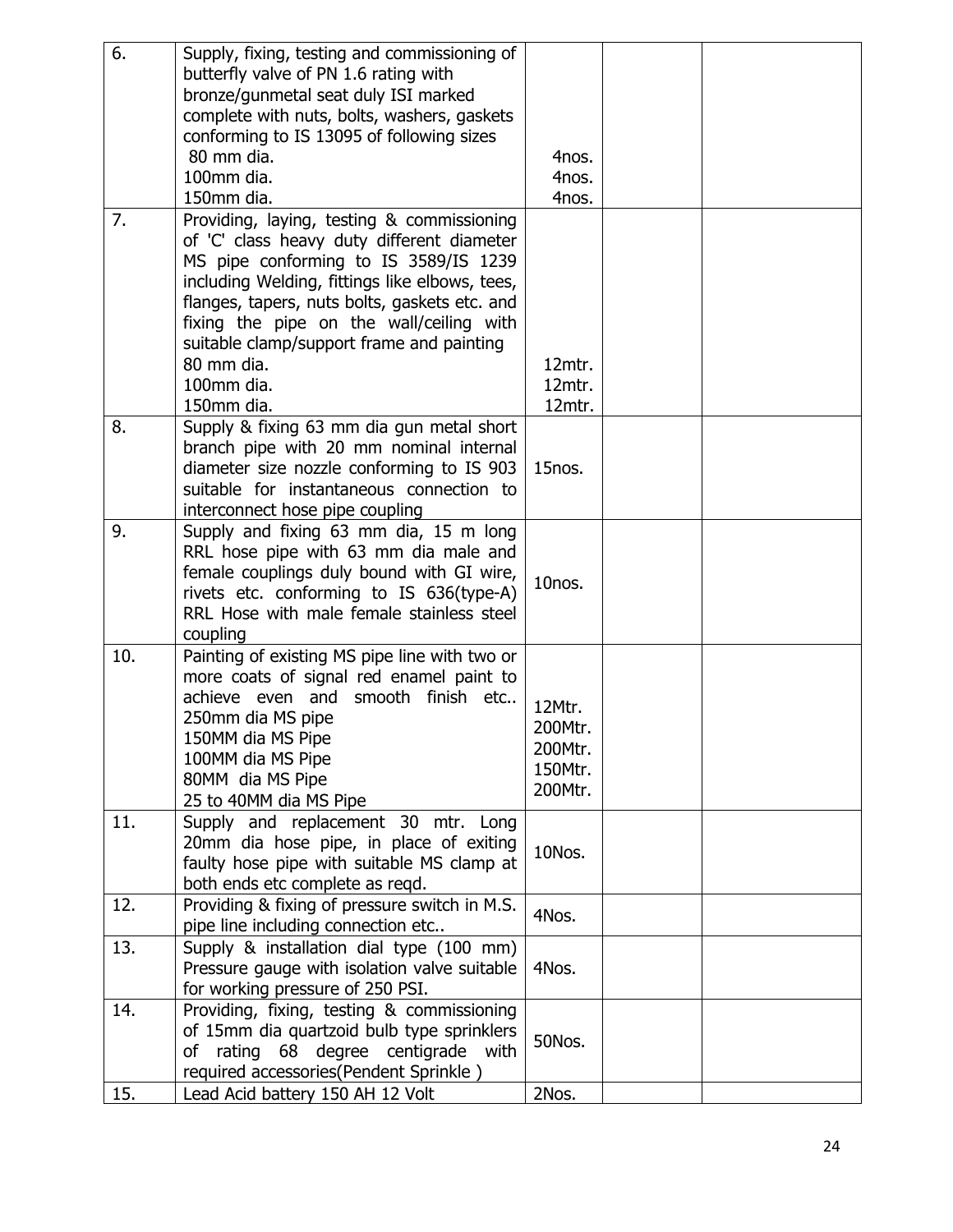| 16. | Supplying and fixing first-aid Hose Reel<br>with MS construction spray painted in post<br>office red, conforming to IS 884 complete<br>with the following as required. 20 mm<br>nominal internal dia water hose<br>thermoplastic (Textile reinforced) type -2 as<br>per IS: 12585 20 mm nominal internal dia<br>gun metal globe valve & nozzle. Drum and<br>brackets for fixing the equipments on wall.<br>Connections from riser with 25 mm dia stop<br>gun metal valve & M.S. Pipe and socket. 30<br>m | 5nos. |  |
|-----|----------------------------------------------------------------------------------------------------------------------------------------------------------------------------------------------------------------------------------------------------------------------------------------------------------------------------------------------------------------------------------------------------------------------------------------------------------------------------------------------------------|-------|--|
| 17. | Supplying & fixing Hose box (Double Door)<br>(900mm x 600mm x 500mm) 16 gauge<br>suitable for 2 no.15mtr. Hose and 1 no<br>short branch pipe and 1 no hydrant.<br>Complete in all respect.                                                                                                                                                                                                                                                                                                               | 4nos. |  |
| 18. | Repairing / Servicing of Fire Fighting Electric<br>panel and Diesel Engine Pump Panel i/c<br>Replacement of all defective parts and<br>making functional etc. as required.                                                                                                                                                                                                                                                                                                                               | 1job  |  |

| 19. | Supply, installation, testing and<br>commissioning of 32 Zone microprocessor<br>based automatic conventional master fire<br>alarm control panel floor /wall mounted<br>type fabricated out of 1.6mm thick CRCA<br>Sheet, dust and vermin proof, powder<br>coated, complete in all respect suitable<br>for operation 220 V AC 50 Hz, power<br>supply and battery charger, highly<br>descriptive 2x16 character LCD Display,<br>100 events, Zone wise customize<br>locations, programmable relay mode, pre-<br>alarm, one men test (walk test facility),<br>shall have the facility to interface with PA<br>system, with Power Supply & Battery<br>Charger with 2 nos 12 Volt 12 AH<br>Maintenance free batteries.<br>The 1<br>Panel consists<br>of:-<br>•P.A. Monitor Panel<br>•16 Way PA Selector & All call Facility<br>• 250 Watt amplifier with microphone | 01No. |  |
|-----|---------------------------------------------------------------------------------------------------------------------------------------------------------------------------------------------------------------------------------------------------------------------------------------------------------------------------------------------------------------------------------------------------------------------------------------------------------------------------------------------------------------------------------------------------------------------------------------------------------------------------------------------------------------------------------------------------------------------------------------------------------------------------------------------------------------------------------------------------------------|-------|--|
|-----|---------------------------------------------------------------------------------------------------------------------------------------------------------------------------------------------------------------------------------------------------------------------------------------------------------------------------------------------------------------------------------------------------------------------------------------------------------------------------------------------------------------------------------------------------------------------------------------------------------------------------------------------------------------------------------------------------------------------------------------------------------------------------------------------------------------------------------------------------------------|-------|--|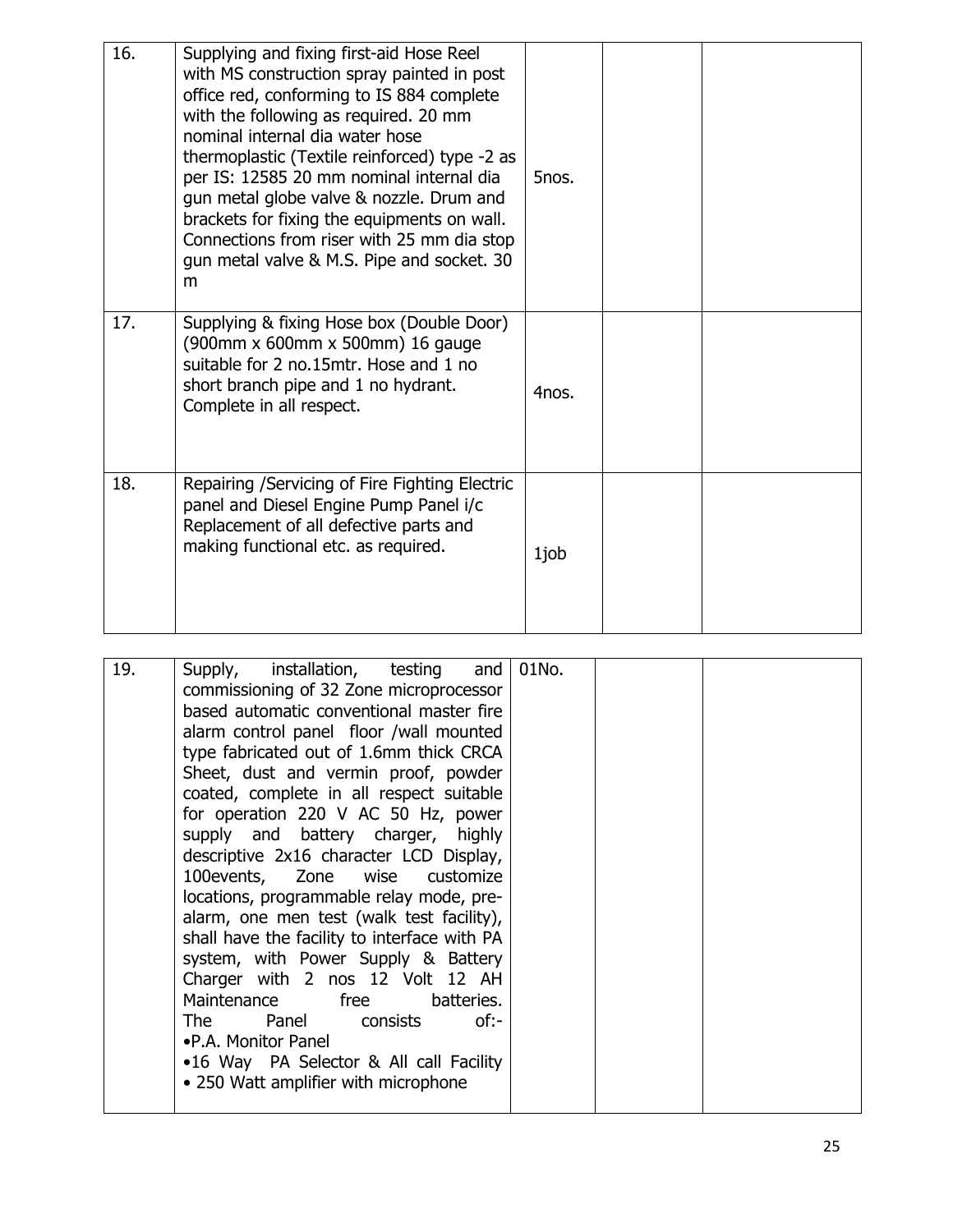| 20. | installation, testing &<br>Supply,<br>commissioning sector panel suitable for<br>following zones, complete with visual<br>indications<br>for<br>short circuit fault, open circuit fault, fire<br>condition<br>and<br>all<br>other<br>facilities<br>IS:2189<br>standard<br>as per<br>complete<br>with<br>all<br>connections,<br>interconnections<br>required<br>as<br>.4 Zone | 18Nos.                                          |  |
|-----|------------------------------------------------------------------------------------------------------------------------------------------------------------------------------------------------------------------------------------------------------------------------------------------------------------------------------------------------------------------------------|-------------------------------------------------|--|
| 21. | installation,<br>testing<br>&<br>Supply,<br>commissioning<br>of<br>manual<br>call<br><b>MS</b><br>boxes<br>of<br>construction<br>in<br>stainless<br>surface/recess with<br>steel<br>chain & hammer assembly complete with<br>push<br>glass<br>and<br>button<br>etc.                                                                                                          | 18Nos.                                          |  |
| 22. | installation, testing<br>&<br>Supply,<br>fire<br>commissioning<br>alarm<br>with<br>sounder<br>facility<br>to<br>make<br>announcement,<br>mounted in<br>M.S.<br>box (16 SWG) with hinged cover plate &<br>suitable for operation with amplifier i/c<br>line matching transformer etc. complete.                                                                               | 20Nos.                                          |  |
| 23. | Response indicator on surface/recessed<br>MS Box having two LED's metallic covers<br>complete with all connections etc.                                                                                                                                                                                                                                                      | 200Nos.                                         |  |
| 24. | installation,<br>&<br>Supply<br>testing<br><b>of</b><br>commissioning<br>smoke<br>detector with built in LED and mounting<br>base complete with all connections etc. as<br>required.                                                                                                                                                                                         | 100Nos.                                         |  |
| 25. | Supply & laying of 2x1.5 sqmm fire alarm<br>armoured cable, 600/1000V rated with<br>annealed<br>copper<br>conductor<br>having<br>XLPE insulation, steel wire armouring &<br>FRLS outer sheath complete as required.                                                                                                                                                          | 500Mt.                                          |  |
| 26. | <b>NOC from NOIDA FIRE SERVICE</b><br>(Applicable for one time)                                                                                                                                                                                                                                                                                                              |                                                 |  |
|     |                                                                                                                                                                                                                                                                                                                                                                              |                                                 |  |
| 27. | <b>Comprehensive Annual Maintenance</b><br>Contract of Fire Fighting & Fire<br>Alarm System as per the scope of<br>the contract mentioned at B-1 to 14                                                                                                                                                                                                                       | <b>Total charges</b><br>Per Annum inclusive all |  |

We have fully understood all the conditions made for the captioned work and have taken into account all the Conditions while quoting the rates in the tender document envelope-II (financial bid).